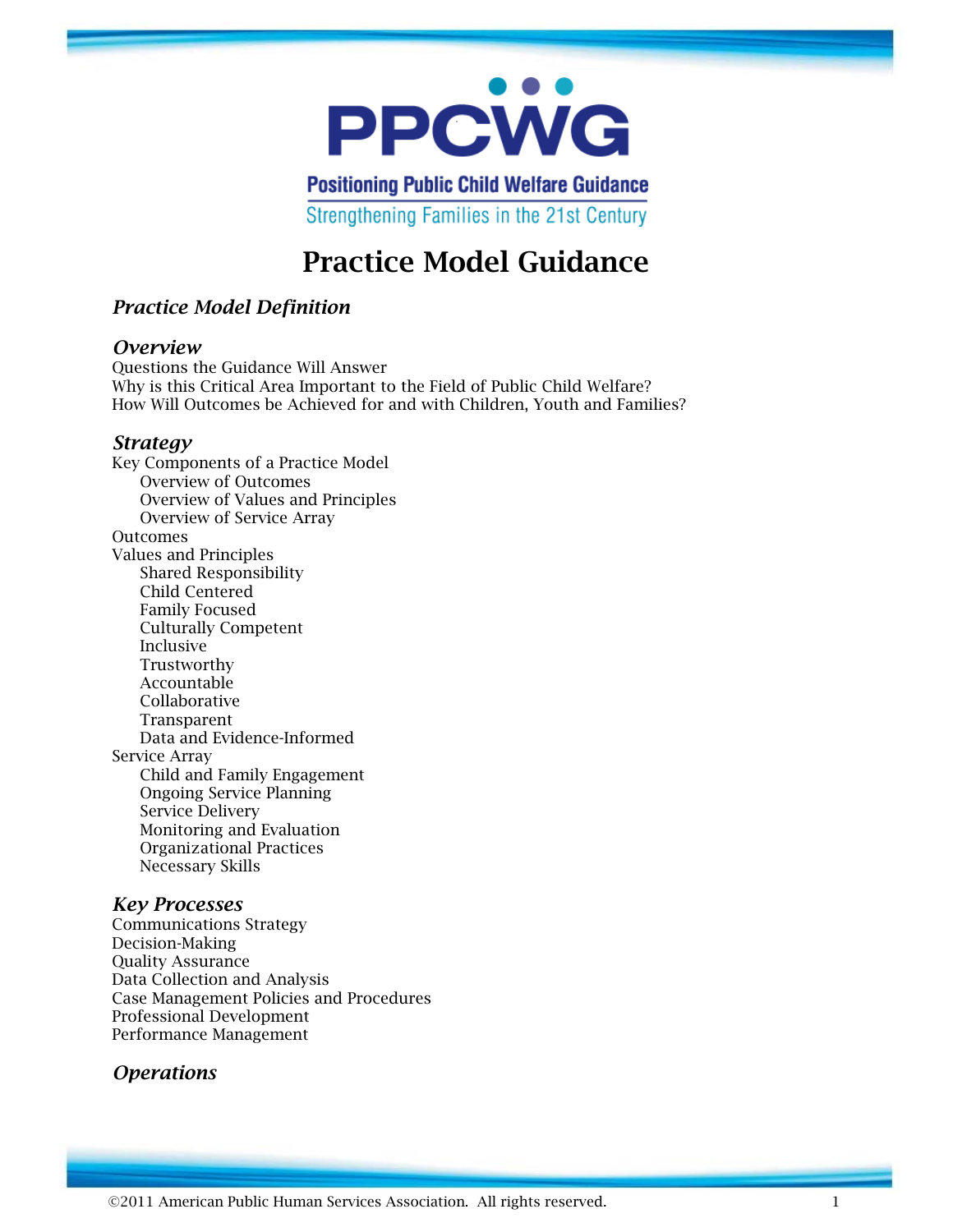## *Implementation*

Communication Plan Resource Development Effective Individual and Agency Capacities Roles and Responsibilities Staff and Stakeholders Monitoring, Evaluation and Updating Tools, Guides and Resources that Support the Practice Model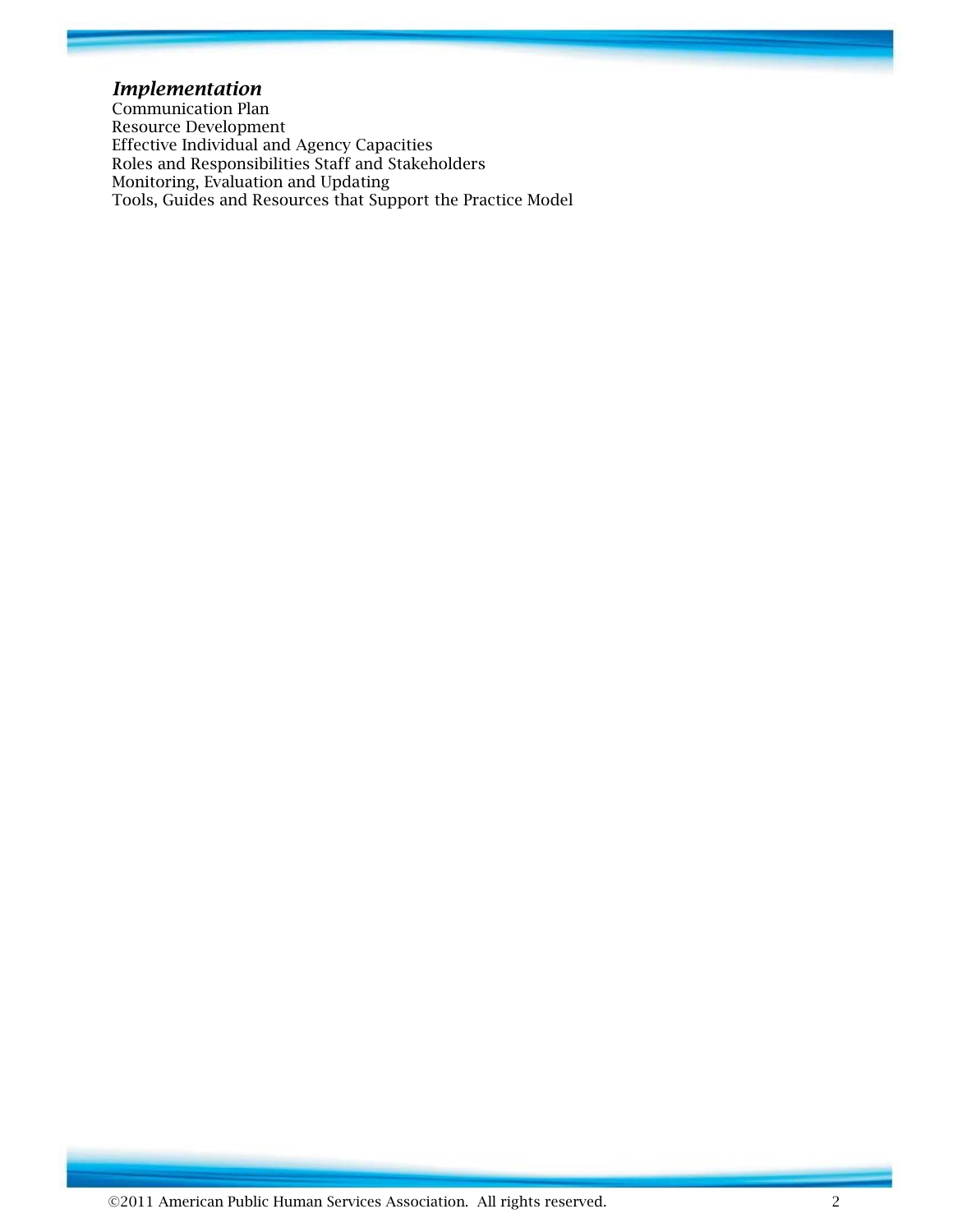## *Practice Model Definition*

The field of public child welfare defines how to effectively deliver services to children, youth and families. The practice model includes the following elements: desired outcomes, principles, theory of change, evidence informed practice, process and quality of care and service array.

## **Principles**

The field of public child welfare has an obligation to behaviorally define and model the basic values of performance with regard to the services provided to children, youth, and families. These values should be relevant to all workers regardless of their professional functions, the settings in which they work, or the populations they serve.

## **Theory of Change**

The field of public child welfare articulates the underlying beliefs and assumptions that guide the delivery of services to produce change and improvement in the lives of children, youth and families.

## **Evidence Informed Practice**

The field of public child welfare shall follow best practice standards and make appropriate decisions based on the best available research. When specific research is not available to guide practice, practice standards should be based on the best available information and clearly articulated values that reflect the principles of the practice model. All practice standards should include measurable indicators and be consistently monitored and evaluated.

## **Process of Quality of Care**

The field of public child welfare shall develop and expand the use of "best practices" so each child, youth, and family receives the most effective and efficient delivery of service designed to maximize individual functioning and promote community strength and stability. The developmental life cycle of the child, youth and family must be considered in the delivery of services.

## **Service Array**

The field of public child welfare shall provide a range of available services and access to the services necessary to meet the needs of the target population being served.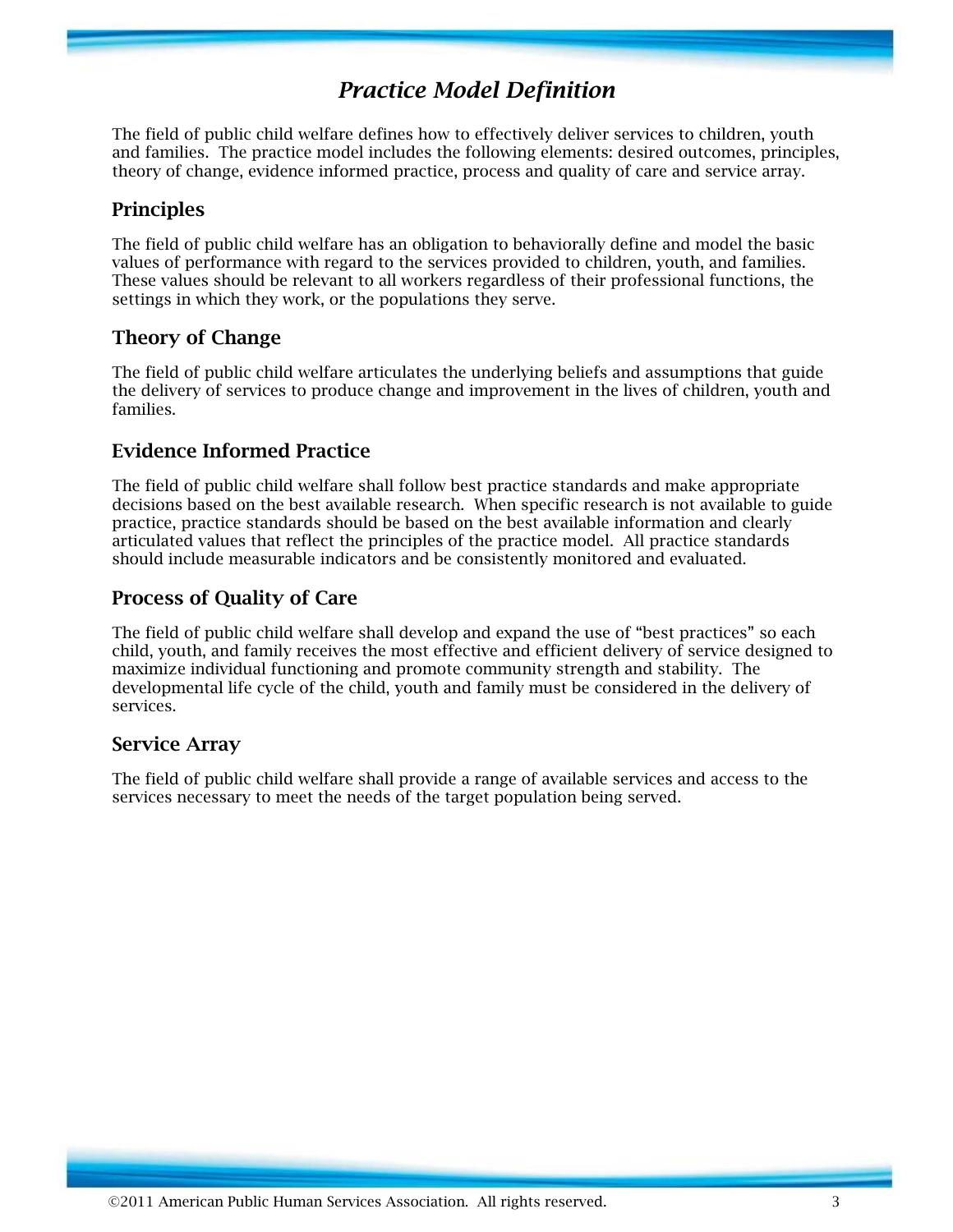## *Overview*

The purpose of an effective practice model is to define how the public child welfare agency engages families, youth and the community in developing and delivering a continuously evolving array of services that meets the unique needs of those served by the agency and leads the agency to achieve desired outcomes. The practice model defines standards of practice and identifies ways in which evidence-informed strategies can help the field understand and ameliorate the root causes of maltreatment. The practice model defines how the outcomes will be measured both quantitatively and qualitatively.

The objective of the practice model is to promote practice that is evidence-informed and guided by values and principles and therefore increases the likelihood of positive outcomes for children, youth, families and the community. It is the experience of public child welfare agencies that have developed practice models that they have significantly benefited from the direction and consistency provided.

## **Questions the Guidance Will Answer**

- What are the key elements, components, principles and outcomes of an effective practice model?
- What is the service array of an effective practice model? What is the basic or minimum level of care that a practice model must deliver? What is the work required and what are the standards, e.g., service protocols, process and quality of care issues and service array?
- What are the critical tools, guides, materials and templates that support the practice model and what are the standards for them?
- How often and for what reasons should a practice model be updated?
- Who are the critical stakeholders in the practice model and what do they need and value, e.g., parents, judges?
- What are the roles and responsibilities for staff at all levels in the agency related to the practice model including what decisions are made by whom and under what conditions?
- Where and with whom should responsibility be vested for the implementation, monitoring and continuous improvement of a practice model?
- When and in what ways should the practice model be communicated to staff and other critical stakeholders?
- What factors may enhance or hinder the effort to implement, monitor and continuously improve the practice model and how should these be handled?

## **Why is this Critical Area Important to the Field of Public Child Welfare?**

- An effective practice model will consider all of its values, principles and guidance in building and supporting the vital relationship between staff and children, youth and families.
- The purpose of an effective practice model is to define how the public child welfare agency engages families, youth and the community in developing and delivering a services array that meets the unique needs of those served by the agency and leads the agency to achieve desired outcomes.
- The practice model guidance is anchored in the basic belief that people can and do change. This "theory of change" is carried out when all staff in the agency are committed to the belief that families are in the best position to identify their own needs and, when fully engaged in the identification of the supports and services to best meet these needs, the end result will be change and improvement in their lives.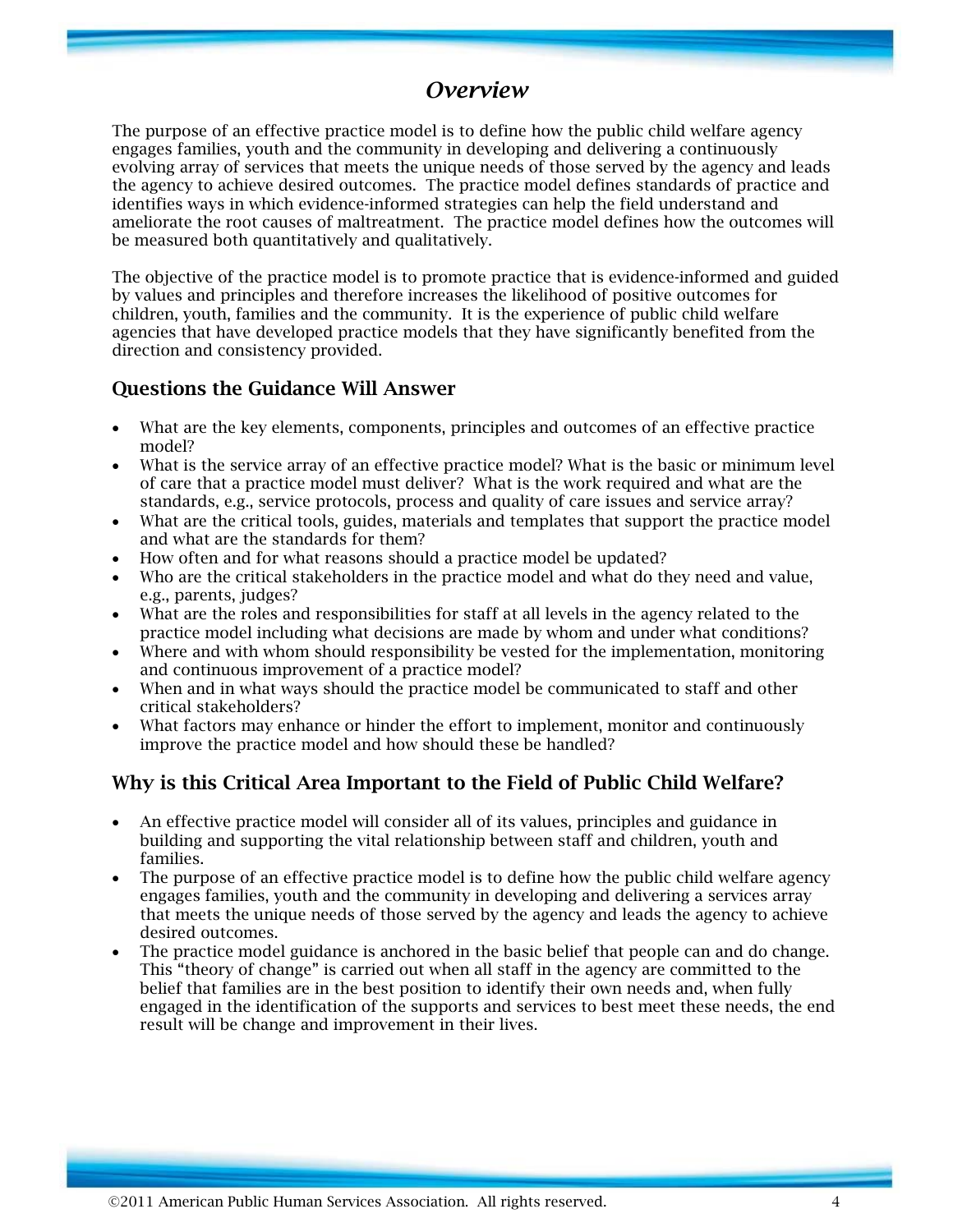## **How Will Outcomes be Achieved for and with Children, Youth and Families?**

- A well-developed practice model will expose the resources and performance capacity needed to create quality outcomes for an agency.
- The practice model provides for the development of quality assurance processes and information flow that produces the feedback from the environment necessary for continuous improvement.
- All work that is done when creating a practice model is completed with an eye toward the improvement of outcomes of those involved with the public child welfare system.
- When leadership thinks critically, reflecting on the agency as a system and identifies desired outcomes as part of practice model development, current gaps become obvious. Opportunities then present to address deficits in resources (work force, finance, technology and office space), tasks, key processes, policy, data collection and outputs.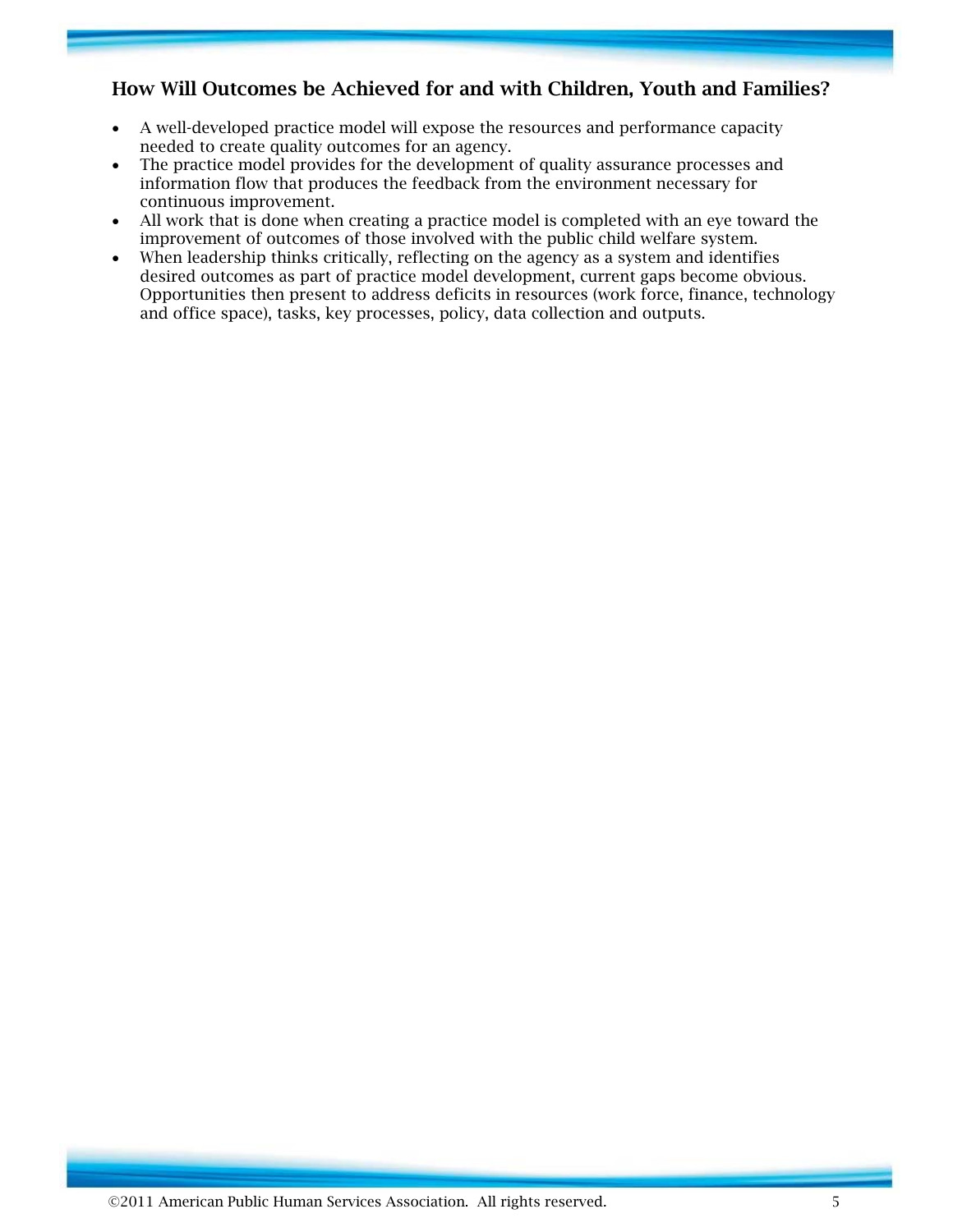## *Strategy*

When developing a practice model, the agency defines the key components, values and principles and outcomes as part of the overarching strategy for the practice model. This will guide the agency as the service array, key processes and tools for implementation are identified.

## **Key Components of a Practice Model**

An effective practice model includes the following components:

#### *Overview of Outcomes*

First and foremost, the purpose of public child welfare is to improve outcomes for the target population for whom public child welfare has primary responsibility. That target population consists of the following:

- Children, youth and families where allegations of abuse and/or neglect have been made
- Children, youth and families where a high risk of abuse and/or neglect has been identified
- Children and youth who are in the custody of the public child welfare system and their families
- Children, youth and their families who are not in the custody of the public child welfare system, but for whom the provision of services or ongoing oversight is mandated by a court

Outcomes are not simply statistics, but measures of how lives have changed based on an interaction with the public child welfare agency.

#### *Overview of Values and Principles*

The field of public child welfare has an obligation to behaviorally define and model the basic values of performance with regard to the services provided to children, youth and families. These values must be relevant to all workers regardless of their professional functions, the settings in which they work, or the populations they serve.

*Example: Iowa's Department of Human Services' Child Welfare Model of Practice provides the following "Guiding Principles" statement as part of their model:* 

#### *Customer Focus*

*We listen to and address the needs of our customers in a respectful and responsive manner that builds upon their strengths. Our services promote meaningful connections to family and community.* 

#### *Excellence*

*We are a model of excellence through efficient, effective and responsible public service. We communicate openly and honestly and adhere to the highest standards of ethics and professional conduct.* 

#### *Accountability*

*We maximize the use of resources and use data to evaluate performance and make informed decisions to improve results.* 

*Teamwork* 

*We work collaboratively with customers, employees and public and private partners to achieve results.*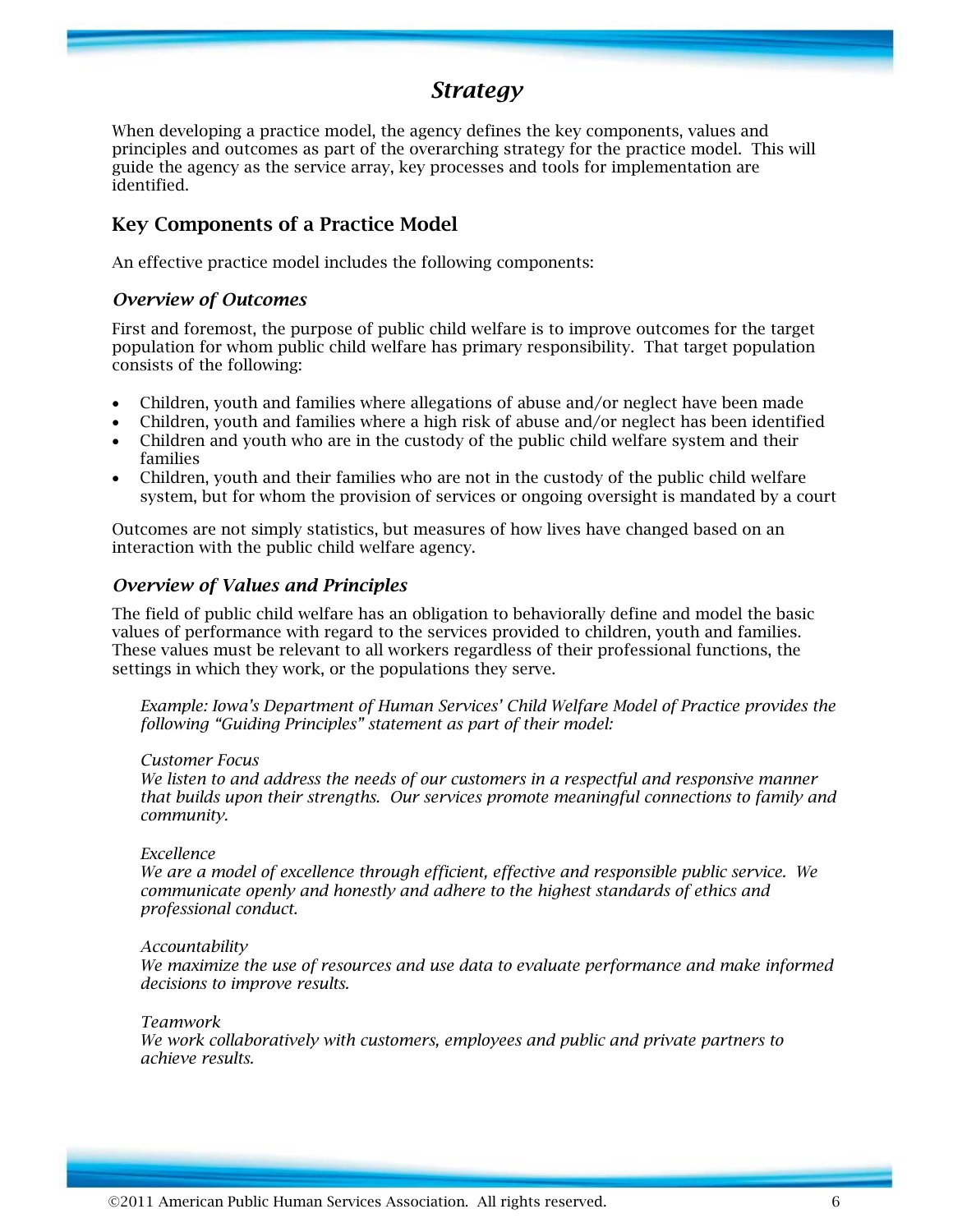### *Overview of Service Array*

An effective public child welfare agency should develop an approach to assessment that is based on an understanding of the strengths and needs of families as they relate to the safety of children, risk of future maltreatment and the child's well-being while in the custody of the agency. The approach to assessment should reflect an ecological understanding of the factors associated with child maltreatment and the strengthening of protective capacities of the adults responsible for a child's care and development. The goal of the development of the service array will be to create a continuum of services that meets the needs of the target population that is based on accepted theory, research and data and are designed to meet specific outcomes including the cessation of future child maltreatment. These services must be readily accessible and delivered following defined practice standards.

### **Outcomes**

An effective practice model will provide direction and guidance to public child welfare staff in attaining specified outcomes for children, youth and families. Although individual agencies have particular outcomes that they strive for and articulate within their practice model relating to children, youth, families and their community, outcomes ultimately must focus on improving the safety, permanence and well-being for children, youth and families.

Practice models provide for the following foundational outcomes for the agency itself:

- Practice at the service delivery level is linked directly to the strategy of the agency, assuring service delivery is in alignment with the objectives, values and principles as listed below.
- Staff in all levels of the agency will treat each other and the families and youth it serves in accordance with the values below.
- Policy, processes, products and tools support effective casework leading to positive outcomes for children, youth and their families.
- A continuous improvement process that provides direction for planning and goal-directed change is in place and serves its purpose.
- Tasks and activities are informed by evidence and connected to the strategy of the agency so that children and youth grow up in safe and permanent environments and that their educational, medical and mental health needs are met.
- The well-being of the children and youth who come to the attention of the public child welfare system is supported by promoting their safety and permanence.
- The equitable treatment of all people must be standard practice. The process of assuring this is addressed in the practice model, providing tools for reducing disparities in outcomes for different populations within a jurisdiction.

### **Values and Principles**

The following are values and principles for the development of an effective practice model. Values and principles are to be reflected throughout the array of services delivered to children and families. The principles serve as guidance to the agency in defining the values to incorporate into each component of the service array and delivery of those services to children, youth and families. Practice models provide behavioral descriptions so staff know "what it looks like" when the following values and principles are in place:

#### **Value: Shared Responsibility**

Principle: Supporting the well-being of children, youth and families is a shared government and community responsibility. The field of public child welfare supports well-being by promoting the safety and permanency of children and youth whose families are unwilling or unable to meet their needs or protect them. Public child welfare also serves as a catalyst in identifying the role and responsibility of the community to assist these same children, youth and families.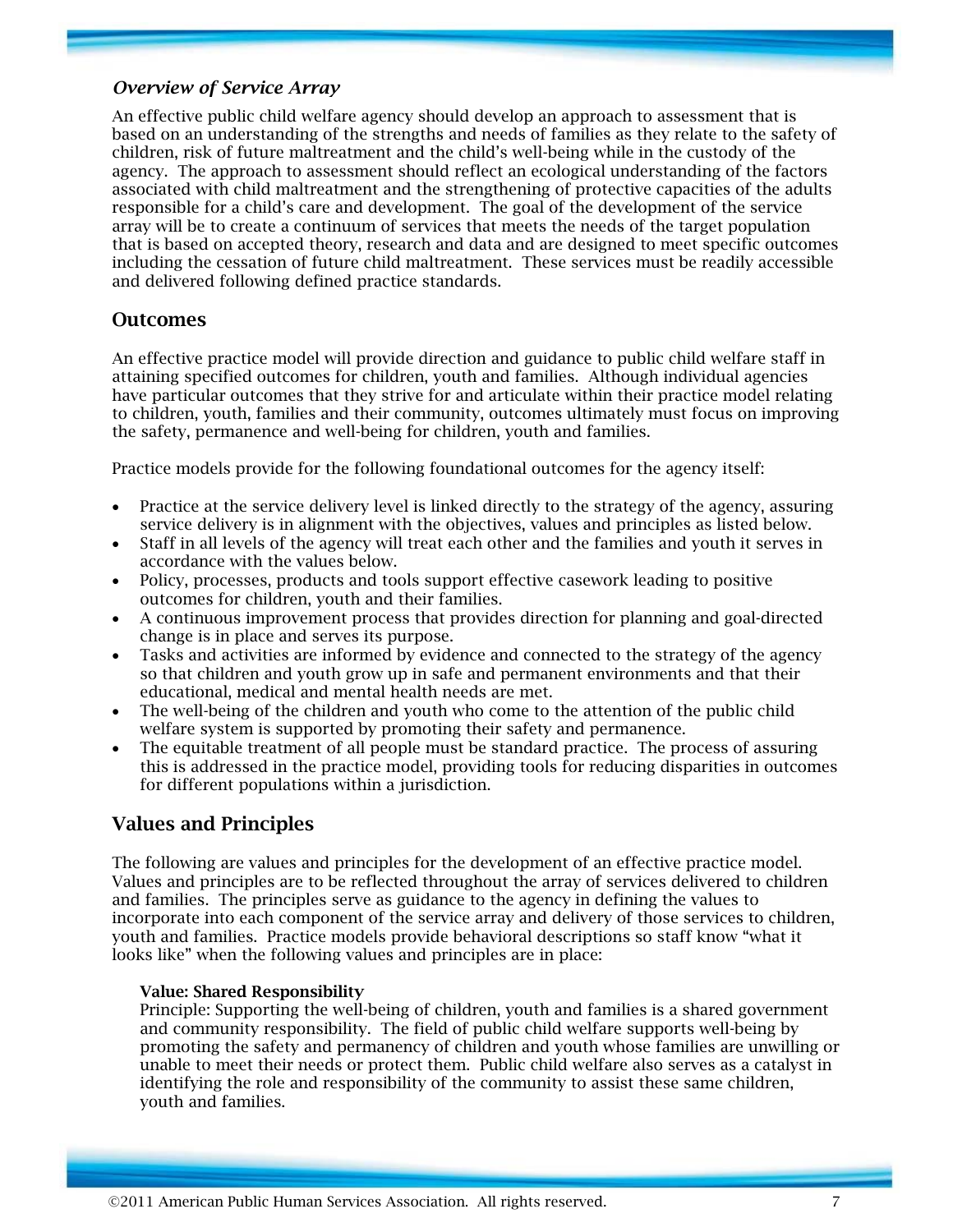#### **Value: Child Centered**

Principle: Children are entitled to live in a safe and permanent home and need families to be successful.

#### **Value: Family Focused**

Principle: Families of origin have the right and the responsibility to raise their children. The field recognizes its responsibility to provide a range of preventative and/or supportive services to families having difficulty in providing a safe and permanent environment.

#### **Value: Culturally Competent**

Principle: The field has a responsibility to understand and serve children, youth and families within the context of their unique beliefs, values, race, ethnicity, history, culture, religion and language.

#### **Value: Inclusive**

Principle: The field of public child welfare recognizes value in the child, the biological family and individuals in the child's life participating in the assessment, planning and service delivery/treatment processes. These processes should be designed to optimize active participation and promote the expression of individual choices.

#### **Value: Trustworthy**

Principle: The field of public child welfare recognizes that it must be benevolent, act with integrity, perform reliably and demonstrate competence in all interactions.

#### **Value: Accountable**

Principle: The field of public child welfare recognizes its responsibility to itself and its stakeholders to assess and manage its performance, self-correct, innovate and enhance its ability to achieve positive outcomes.

#### **Value: Collaborative**

Principle: The field of public child welfare recognizes the need to work in collaboration with stakeholders and the community to promote safety, permanency and well-being for children, youth and families.

#### **Value: Transparent**

Principle: The field of public child welfare recognizes the need for all practices, service delivery, communications and behaviors to be easily understood, fully defined and explained, candid and open.

#### **Value: Data and Evidence-Informed**

Principle: The field of public child welfare recognizes that the use of data and evidenceinformed practice is critical for effective decision-making on behalf of children, youth and families.

#### **Service Array**

Developing a set of practice and performance standards for child welfare practices across the entire service array process is one of the tasks of practice model development. Agencies that have taken on this task have typically broken down standards into sets of "overarching standards" for tasks that go across the service array (for example "documentation") and "practice standards" for specific areas of practice that have nuanced behaviors (for example "screening").

Some Agencies have gone further and developed "organizational standards" for tasks that the agency would be performing beyond practice (for example "staff development") that impacts performance related to the practice model and achievement of desired outcomes.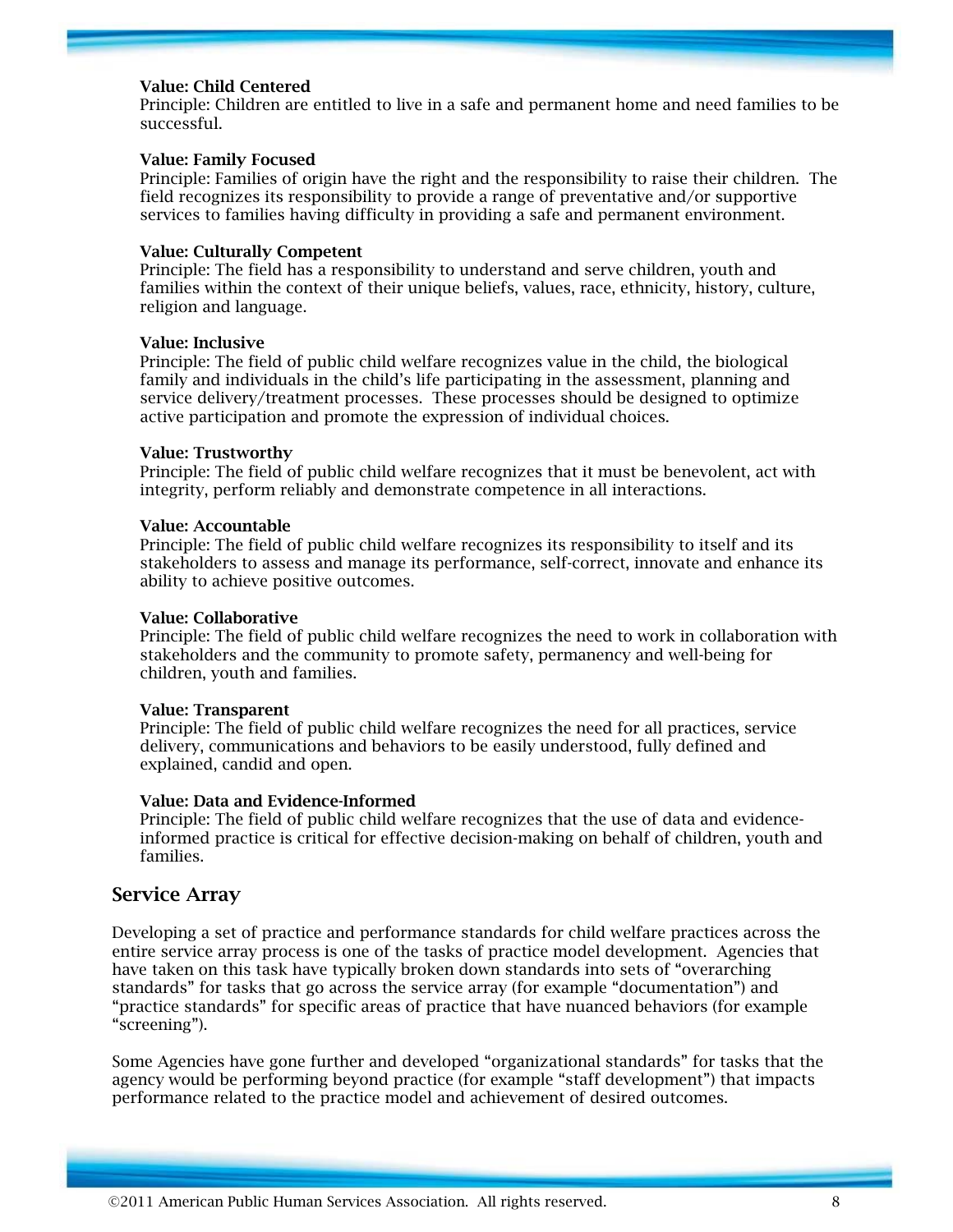Below is a chart of tasks or activities that agencies have developed performance standards for when developing a child welfare practice model.

Following the chart are some sample performance standards provided as examples of standards for organizations to review as they develop their own set of performance standards.

#### **Service Array Process**

| <b>Overarching Practices</b>                                                                                                                                                                                                                                                                                                                           | <b>Specific Casework Practices</b>                                                                                                                                                                                                                                                                                                                                          | <b>Organizational Practices</b>                                                                                                                                                                                                                                                                                                                       |
|--------------------------------------------------------------------------------------------------------------------------------------------------------------------------------------------------------------------------------------------------------------------------------------------------------------------------------------------------------|-----------------------------------------------------------------------------------------------------------------------------------------------------------------------------------------------------------------------------------------------------------------------------------------------------------------------------------------------------------------------------|-------------------------------------------------------------------------------------------------------------------------------------------------------------------------------------------------------------------------------------------------------------------------------------------------------------------------------------------------------|
| • Family Engagement<br>• Documentation<br>• Collaboration and coordination of<br>services with community (internally)<br>• Supervision<br>• Service monitoring and evaluation<br>• Case transitions<br>• Communication<br>• Decision-making<br>• Cultural competence<br>• Child safety<br>• Permanence<br>• Child well-being<br>• Community engagement | • Screening<br>• Engagement<br>• Family assessment<br>• Assessment (risk and safety)<br>• Investigation<br>• Teaming<br>• Planning and goal setting<br>• Service delivery<br>• Monitoring and plan adjustment<br>• Placement<br>• Kinship providers<br>• Visitation<br>• Permanency planning<br>• Post permanency and adoption<br>• Foster parents and provider<br>services | • Using data<br>• Use of strategic supports<br>• Workforce development<br>• Performance management<br>• Decision-making<br>• Relationships with community<br>partners<br>• Cultural competency<br>• Quality assurance and evaluation<br>• Outreach<br>• Prevention<br>• Supervision<br>• Management<br>• Leadership<br>• Organizational effectiveness |
|                                                                                                                                                                                                                                                                                                                                                        |                                                                                                                                                                                                                                                                                                                                                                             |                                                                                                                                                                                                                                                                                                                                                       |

Prior to the development and provision of a service array, the public child welfare agency must first build a set of theory and evidence-supported assumptions about the ecological contributors to child maltreatment that services will target. Although no one model is universally applicable to the specific causes for all child maltreatment, the National Research Council has proposed in their book, *Understanding Child Abuse and Neglect (1993)*<sup>1</sup> that

 $\overline{a}$ 

<sup>&</sup>lt;sup>1</sup> "The emerging social interactional models emphasize the importance of viewing child maltreatment in the context of the family, community and society rather than emphasizing only individual parental psychopathology or individual stressors (Belsky, 1980, 1992; Cicchetti and Carlson, 1989; Garbarino, 1977; Parke and Collmer, 1975; Wolfe, 1991)" (p. 108) "Furthermore, interactive models recognize that risk and protective factors are not static, but change over time as individuals, their life circumstances and the society in which they live change." (p. 109)

<sup>&</sup>quot;The selected model views maltreatment within a system of risk and protective factors interacting across four levels: (1) the individual or ontogenic level, (2) the family microsystem, (3) the exosystem and (4) the social macrosystem. The ontogenic level involves individual characteristics and the changing developmental status of family members. The family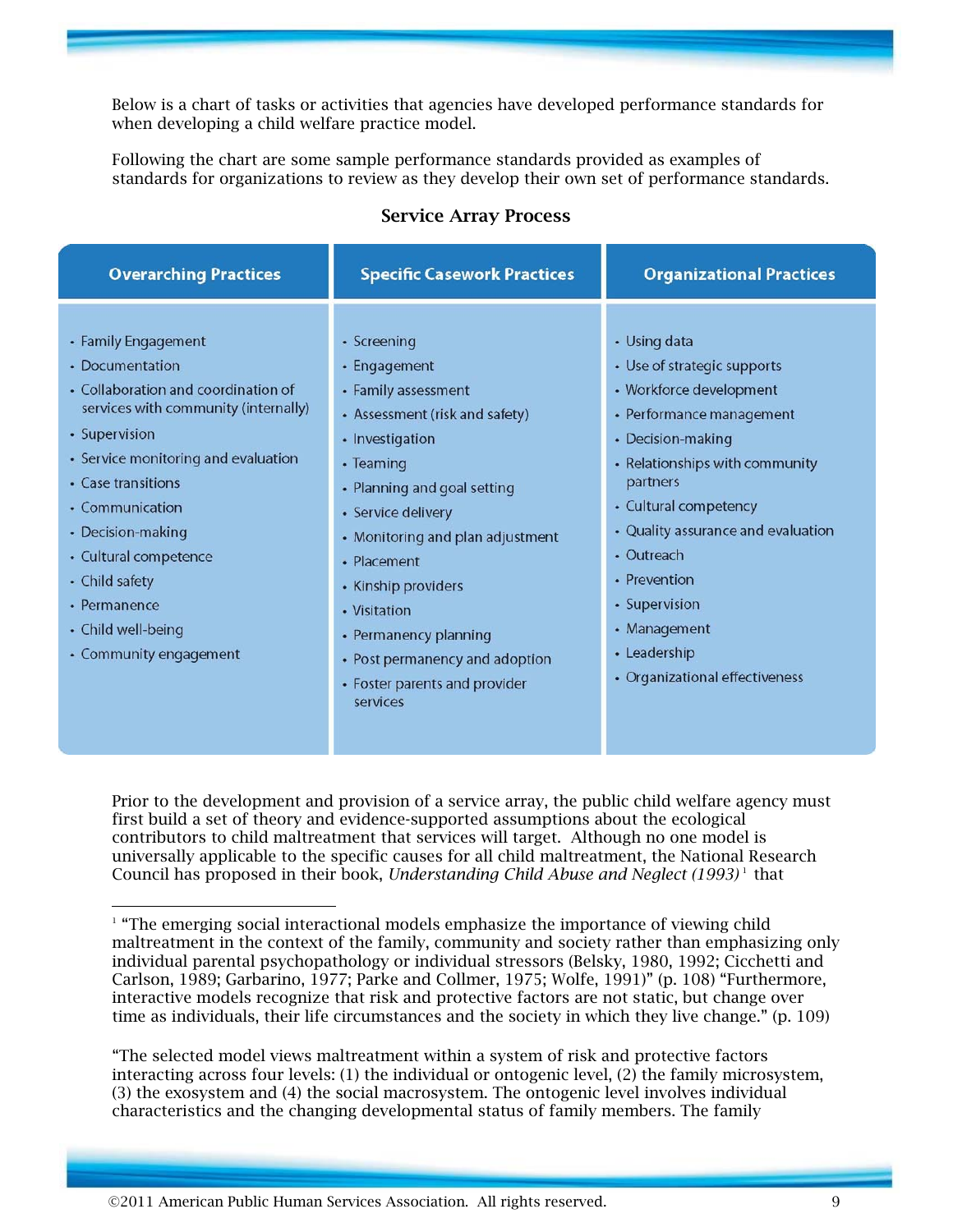maltreatment be viewed within the context of family, community and society. Using the above model to inform the development of a service array in an agency will serve to support services being developed and delivered in a manner that will address the root causes of child maltreatment and provide the opportunity to reach desired outcomes.

## *Child and Family Engagement*

- Effective assessment is only possible through quality youth and family engagement. The assessment includes both the gathering and analyzing of the data.
- Assessments must be completed using adequate procedures such as forensic interviews to accurately gather facts that will assist in case planning and service delivery.
- Effective screening of incoming referrals includes thorough safety assessment as part of the information gathering process that will allow screeners to properly triage reports and determine an appropriate response.
- Effective, ongoing safety (immediate danger) and risk assessments for families drive decision-making, service planning and delivery. Assessment is a dynamic, ongoing process not just a static event.
- Effective assessment requires youth and family engagement. Youth and family engagement entails looking at the situation from the youth and/or family's point of view, listening to their areas of concern, identifying and acknowledging their strengths and including them in setting realistic, mutually-acceptable goals for planning services and their delivery as well as providing them not only a voice in services but a choice of providers.
- Effective assessment is comprehensive and identifies underlying risk and protective factors related to child maltreatment. Thorough information gathering includes interviewing all relevant parties and gathering detailed descriptions regarding what is currently occurring within the family that is of concern and what strengths the youth and family possesses.
- Decision-making will be structured to increase consistency and accuracy; it seeks to identify strengths and solutions for every family equitably.
- Direct-service caseworkers review the assessments with their supervisor for guidance, support and professional development opportunities.
- Documentation is based in fact not opinion, is clear and concise and easily understood by the reader.

### *Ongoing Service Planning*

 $\overline{a}$ 

- Service planning is based on ongoing comprehensive assessment.
- Services selected are individualized to meet the unique needs of the youth and family throughout the life of a case from assessment through post permanency (adoption) services.
- Services selected are grounded in evidence and consistent with current available research and accepted best-practice techniques.
- Service planning begins with engaging in two-way communications with the youth, family, providers, kin and other relevant parties.
- Effective service plans are developed with, not for, families. They incorporate realistic, mutually agreed-upon goals, are written in the language of the family and contain benchmarks reflecting measurable behavioral change.

microsystem includes the family environment, parenting styles and interactions among family members. The exosystem consists of the community in which the family lives, the workplace of the parents, school and peer groups of the family members, formal and informal social supports and services available to the family and other factors such as family income, employment and job availability. Finally, the social macrosystem consists of the overarching values and beliefs of the culture." (p. 110)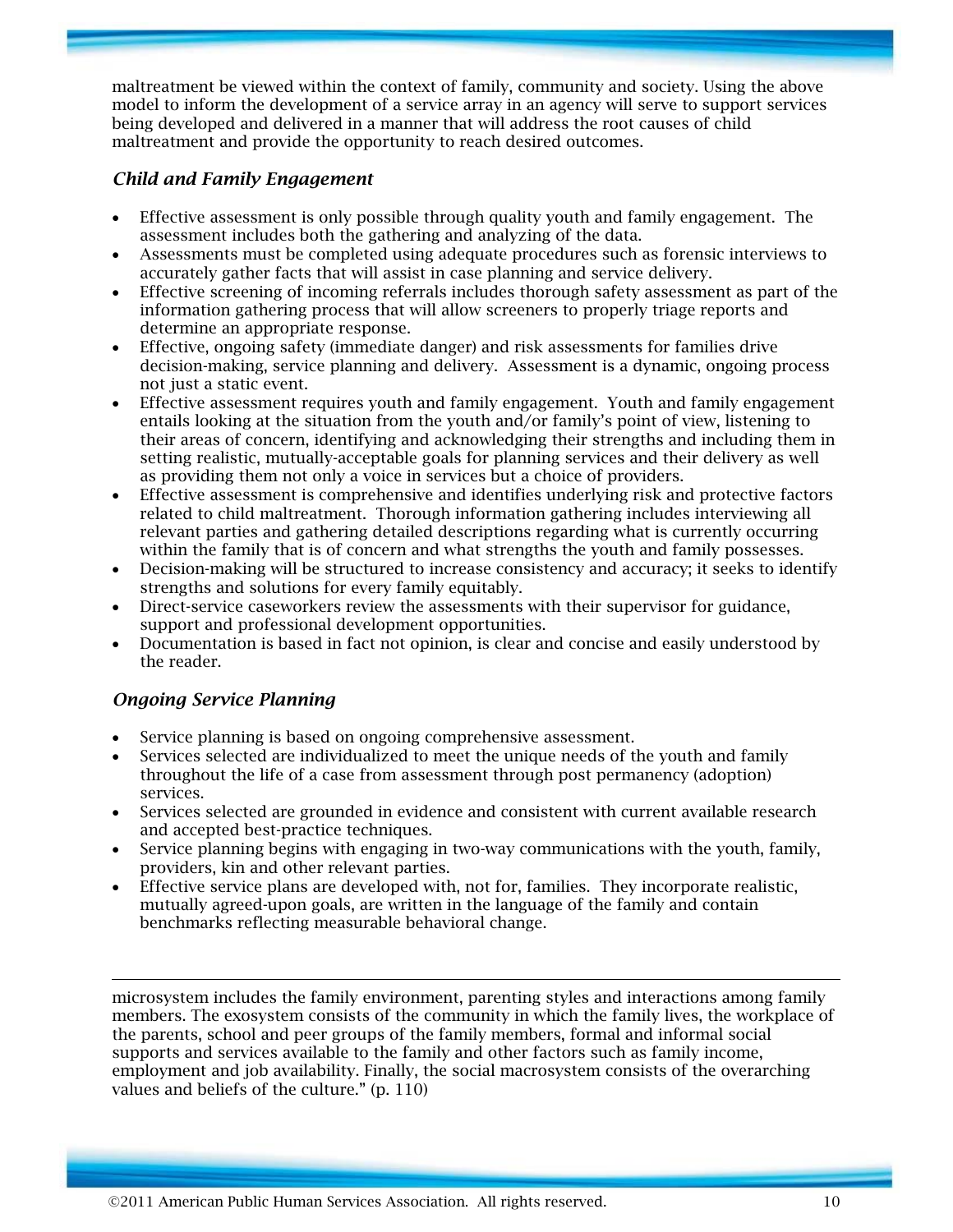- Service planning efforts include communicating with other family providers and support services to assure consistency among plans with all involved human service organizations. When multiple human service organizations are involved with a family, efforts will be made on the part of the public child welfare agency to collaborate with those services and to coordinate and integrate services planning whenever possible.
- Plans are to be clearly articulated with specific goals and objectives so that youth and families know what is expected of them.
- Service planning is dynamic, based on the continuous assessment of the youth and family situation.
- All service planning requires open and honest communication about the avenues that the case might take, starting at intake and ongoing through the stages of service. Planning concurrently with the family for the permanency of the child and/or youth in the event of removal is a key skill for workers to master.
- All services are planned so that they are easily assessable and available to meet the needs of the child, youth and family.
- When service planning, resources are available to the family and youth, appropriately matched to the needs of the family and their ability to use the resource effectively. Services are relevant and consistent with evidence about effective practice. Families are given a choice of qualified providers and all available options.

## *Service Delivery*

- Service delivery follows the terms laid out in the family's plan and are adjusted as indicated by ongoing assessment of their needs.
- When multiple service systems are involved with a family, successful delivery requires linking and coordinating systems, both formal and informal, to meet the family's needs, minimize duplication of activities and support continuous movement toward agreed upon goals. Service delivery is coordinated and integrated to achieve all of the family's objectives. For every individual child, strategic community partnerships are formed to develop services that best meet the identified needs.
- Documentation of decisions and accomplishments are maintained in the case record and communicated regularly with the youth and family.
- Consistent and meaningful contact includes assessment of current status of the child, youth and family with regard to safety, risk and family service plan goals.
- Service plans contain a mix of concrete youth and family-driven services and therapeutic services that result in meaningful change.
- If reasonable efforts at service delivery do not result in the child and/or youth being safe within the family, reasons for removal of the child are clearly communicated to all involved. The family is given the opportunity to provide placement resources for consideration by the agency. Placement is done in the best interest of the child and/or youth with first consideration to kinship providers or providers within one's tribe. Maintaining a child in the least restrictive environment is paramount.
- If a child and/or youth is removed from their home and placed in the custody of the agency, the agency has accepted responsibility for the well-being of the child and services are delivered with an acceptance of that primary responsibility. These services include meeting all of the health, mental health and educational needs for children in foster care.
- Contact and service supports to children and youth in placement and their caregivers are based on individual needs, not limited to the minimum mandated by policy or statute.
- Resource families are better able to meet children and youth's needs when they are included as full members of the team. Such inclusion means providing full and honest disclosure regarding children's needs and circumstances and seeking and heeding resources parents' input regarding the needs of children in their care.
- Resource families require consistent support throughout the placement of children in their homes. Such supports include training that specifically targets the needs of the children in their care, timely linkage to appropriate clinical (e.g., individualized behavior management)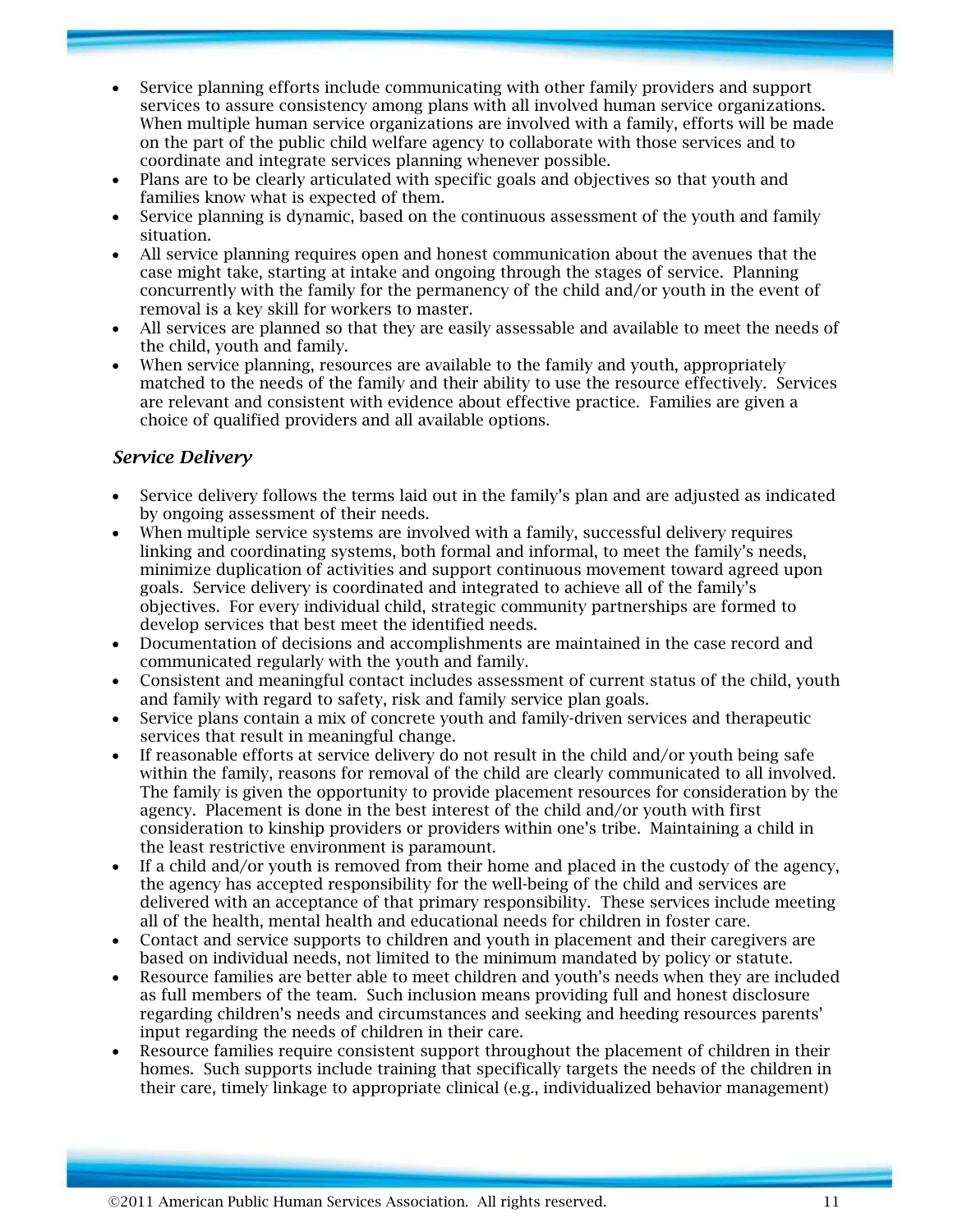and concrete (e.g., respite, transportation) services and making consistent contact to monitor children's adjustment, family capacity and the need for additional intervention.

- Service delivery does not end at the time of return home from placement. This time of "aftercare" often requires varying degrees of intensive services, individualized to the child and families' needs to assure a permanent return home. When a child is returned home from placement, services should remain in place and be closely supervised until such time that the agency can end services based on the parents' ability to sustain child safety and well-being.
- In the event of termination of parental rights, permanent legal guardianship or reunification, an array of post-permanency services is available to the child, youth and adoptive family to prevent disruption. Families find services to be easily assessable and available to meet their needs and support the permanency of their child.
- Services are delivered within the cultural context of the children, youth and family being served. Practices implemented in the agency are culturally sensitive, respectful of human diversity and applied within a context of a family/youth engagement model for case planning and decision-making.
- Services provided by contracted providers meet the requirements of the public child welfare agency's practice model.

### *Monitoring and Evaluation*

- Caseworkers continually provide families with benchmarks of success, milestones of progress and measures toward goals established in the planning process.
- Consistent, ongoing evaluation of services allows the worker to fully assess whether services need to continue, stop or be revised to meet the needs of the family.
- Services are monitored for impact on child safety, permanence and well-being as well as lessons learned through the delivery of the services by both the agency and community service providers.
- Documentation on the availability of quality services that are grounded in evidence and meet the needs of the child, youth and family is gathered and shared with agency leadership to ensure the provision of appropriate services for the child, youth and family.
- Plan revisions occur whenever the youth and/or family situation dictates a need for the change and not simply at predetermined time intervals.
- Collaboration is required for successful completion of service delivery. Level of collaboration is monitored throughout the life of the case.
- Case closure occurs when the family has achieved objectives and is able to provide for the safety, permanence and well-being of the child, not in accordance with arbitrary timeframes or resource limitations. Achievement of service plan objectives is clearly documented in behavioral terms within the case record and accessible for review and evaluation.
- Interventions provided or arranged for are grounded in evidence and periodically evaluated to ensure that they are achieving intended outcomes.
- Organizations assess the needs of their community and work with community leaders and service providers so that identified needs are reflected in the service array. Cultural and linguistic characteristics of the community's population must be a key factor in determining service needs. In addition, the services made available must be accessible to families to allow for utilization as needed.
- Agency leadership and direct service staff are consistently monitoring service needs of the families in their community and using that information when assessing whether their practice model has sufficient flexibility and service array to meet the needs of every child, even those with specialized individual needs.
- Organizations use data collection and monitoring efforts to assure equitable treatment of all service recipients. Public child welfare agencies use data to drive all systemsimprovement efforts. Focusing closely on child and family outcomes by race and ethnicity will help eliminate disparate treatment of children, youth and families.
- Services provided by contracted providers should be continually monitored to assure that those services align with the values and principles put forth in an agency's practice model.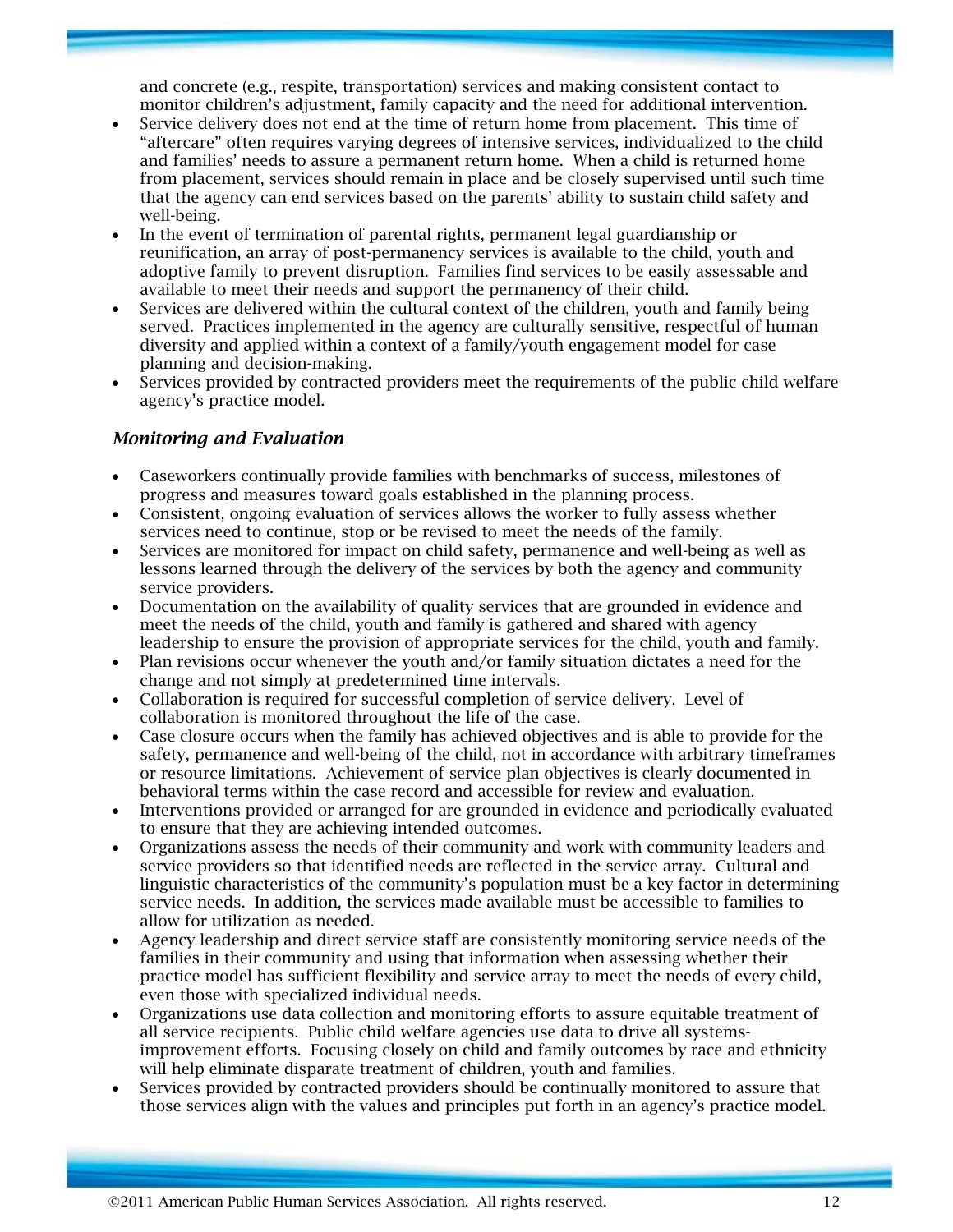## *Organizational Practices*

- Cultural Competency
	- Services are delivered within the cultural context of the children, youth, and family being served.
	- Practices implemented in the agency are culturally and linguistically sensitive, respectful of human diversity, and applied within a context of a family/youth engagement model for case planning and decision-making.
	- The staff and community resources reflect the populations served.
	- Professional development and service delivery recognize the importance and strength of cultural norms.
- Quality Assurance and Evaluation
	- The public child welfare system partners with families and stakeholders to collect and analyze qualitative and quantitative data for the purpose of evaluating child welfare practices, systems and innovations.
	- Data drive, inform and monitor efforts to assure competent and equitable service coordination and delivery for all recipients and improve outcomes for children, youth, and families.
- Staff Development
	- The public child welfare system sets professional standards for staff according to nationally recognized or recommended standards.
	- The public child welfare system has an overall staff development plan that addresses initial and ongoing staff development including competencies, skills, knowledge, abilities and values needed to carry out duties related to child safety, permanency and well being.
	- Staff development is supported through allocation of resources and ongoing evaluation of staff performance.
- **Supervision** 
	- The agency has an effective structure to review and guide key casework decisions and provides support and professional development.
- Communication
	- The public child welfare system provides and receives information in a manner clearly understood and easily accessible by stakeholders.
- Leadership
	- Leaders create, affirm and sustain an organizational culture and structure that supports a strength-based, family-centered model of practice.
	- Leaders identify and mobilize the strengths of staff and programs and work together to focus on the continuous improvement of programs, services and staff.
- Resource Identification, Development and Utilization
	- The state and local agencies identify, develop and utilize community-based services for families that come to the attention of the system and work with communities to identify and develop community options for families that seek or require services.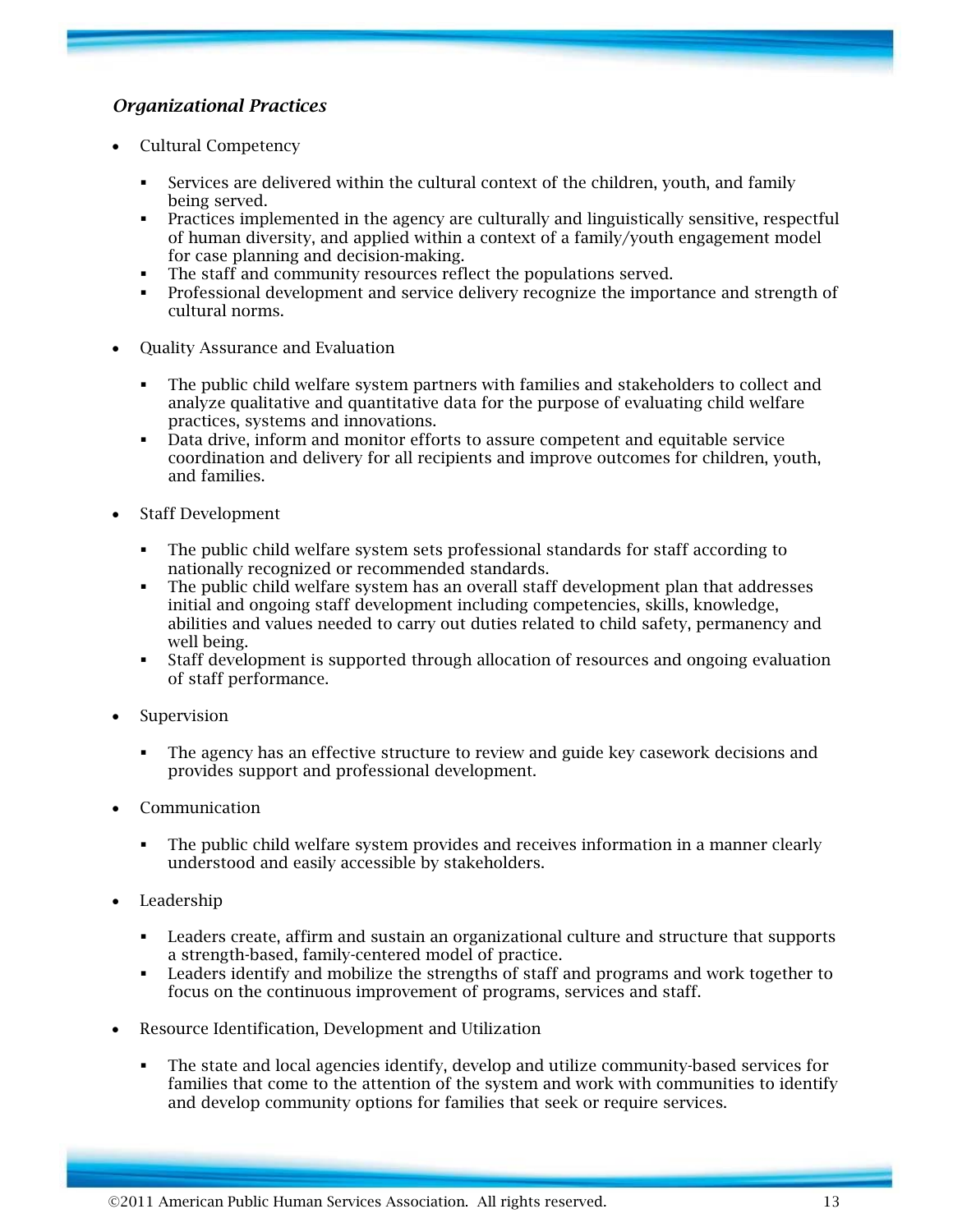- Such services are accessible, culturally responsive and meet the unique needs of children and families in all jurisdictions within the state.
- Community Partnerships
	- The public child welfare system's agencies function as a member of their community, engage the needs of their community, include community representation in decision making and work with community leaders, service providers and tribes to ensure that the identified needs are reflected in service array.
	- Cultural and linguistic characteristics of the community's population must be seen as a key factor in determining service needs.
	- Services made available must be accessible to families to allow for utilization as needed.
- Outreach
	- Staff at the state and local level work in partnership with communities to identify the needs of the community's children and families and dedicate resources and take action to reach out to, educate, offer information and support families in need.
- Use of Data
	- State, county and tribal staff uses data and information collection, along with monitoring efforts, to develop strategic plans and drive service delivery. Service delivery efforts must strive for equitable treatment of all service recipients and good client outcomes. Child welfare agencies use data to drive system improvement efforts. Data collection includes consumer input and feedback through planned surveys and focus groups.
- Use of Strategic Support
	- State, county and tribal partners will strive to align strategic support systems such as human resources, training, quality assurance and information technology to the standards, values and desired outcomes of the practice model.
- . • Decision-Making
	- Key decisions are structured to increase consistency and accuracy, seeking to identify solutions that are child centered and family focused. Staff is provided tools and training necessary to support consistent and accurate decisions at key times in the life of a case.

#### *Necessary Skills*

Many child welfare practice models have included a component that outlines the skills necessary for staff to successfully perform to the standards and practices contained within the practice model. While listing the skills is not a necessary component of the model itself, this addition will certainly provide supportive information for implementation and monitoring of the model.

For example, if necessary skills are described as part of the practice model, agencies have the opportunity to influence staff hiring, specifically looking for new staff members with the skills or the potential to perform to those skills. Providing a description of the required skills within the practice model will also serve to assist in staff development and training, providing specific direction as to which skills are key developmental markers for staff as they receive training.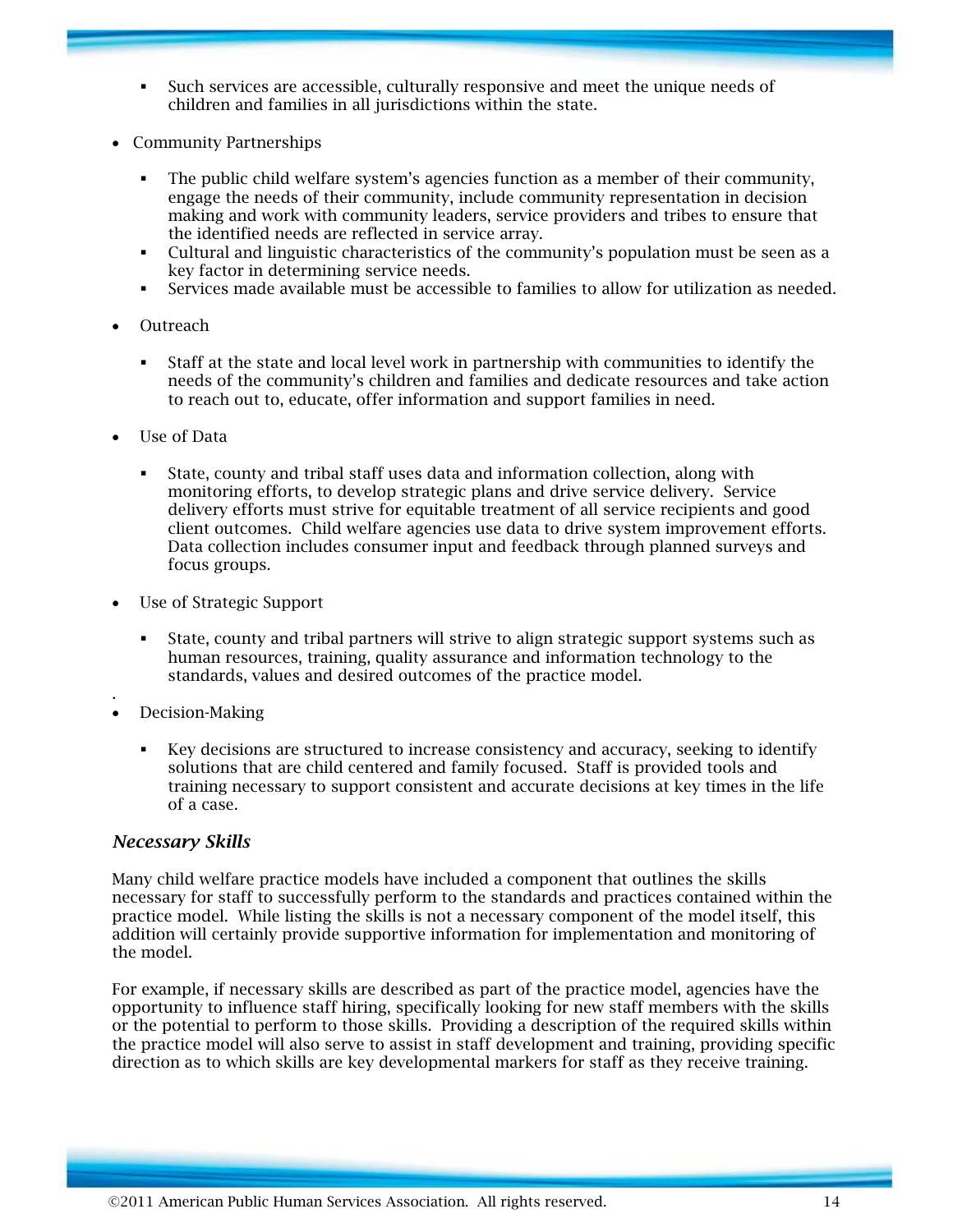Finally, providing and defining skills necessary to implement the practice model will allow the agency to utilize the information when developing performance management processes and individual staff development plans.

It should be mentioned that the skills described in any draft of a child welfare practice model will not be fully inclusive of skills that a social worker would need to be successful. Instead, the list should be viewed as skills to be emphasized and minimally required to perform to the standards of the practice model.

Some sample skill sets and their definitions:

• Engaging

Facilitating respectful and meaningful participation including looking at the situation from each person's point of view, ensuring each person a voice, listening to their areas of concern, identifying and acknowledging their strengths and involving them in setting realistic mutually acceptable goals and plans.

• Assessing

Gathering information about reported concerns and family needs, evaluating the relevance of that information as well as identifying family strengths and community and tribal resources that may be applied to address those concerns and needs.

• Partnering

Working in respectful and meaningful collaboration with families and community to achieve shared goals.

• Planning

Setting goals, developing strategies and outlining tasks and schedules to accomplish the goals derived from the engaging, assessing and partnering process.

• Implementing

Identifying and applying the most effective and culturally appropriate services, resources and processes to meet the goals established in the planning stage.

**Evaluating** 

Monitoring outcomes of service plans and system programs to determine if the desired goals are being achieved and if not, to use this information to reconsider goals and strategies developed in the planning phase or services and resources identified in the implementation stage.

**Advocacy** 

Recognizing individual or group needs, providing intervention on behalf of a client or client group, communicating to decision makers and initiating actions to secure or enhance a needed service, resource or entitlement to effect change.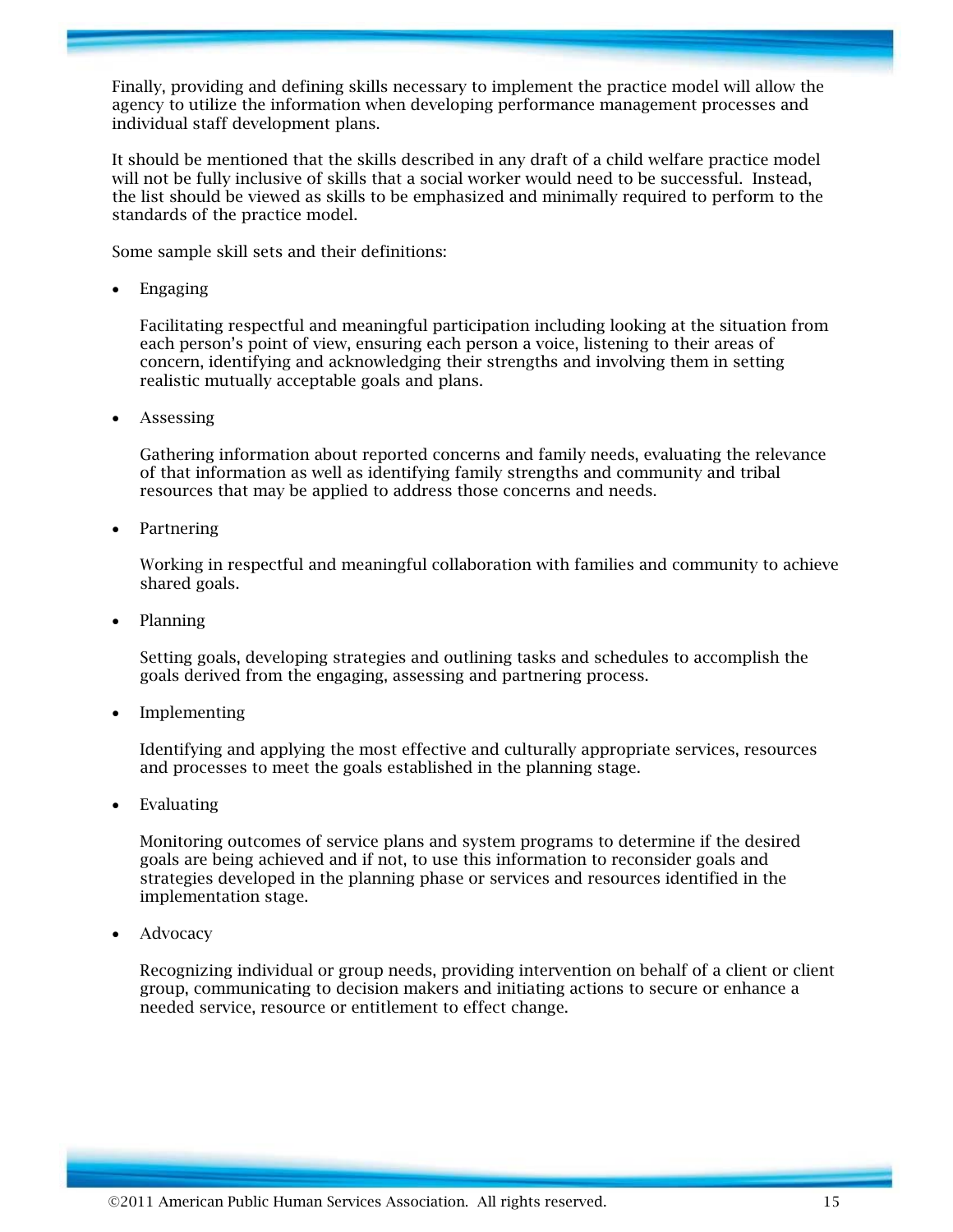• Communication

Effectively sending and receiving information within the appropriate cultural context in a clear, concise, accurate and timely manner. Methods include verbal, non-verbal, electronic and written.

• Cultural Competence

Interacting with families without making assumptions, respecting and learning from the unique characteristics and strengths of the family and tribe while acknowledging and honoring the diversity within and across cultures and applying these skills to the partnership with the family and tribe and the options made available to them.

• Decision Making

Utilizing knowledge and information to make objective decisions to promote positive outcomes. Decision-making may include collaborating, consulting and appropriate use of supervision and multi-agency teams to develop solutions and build consensus.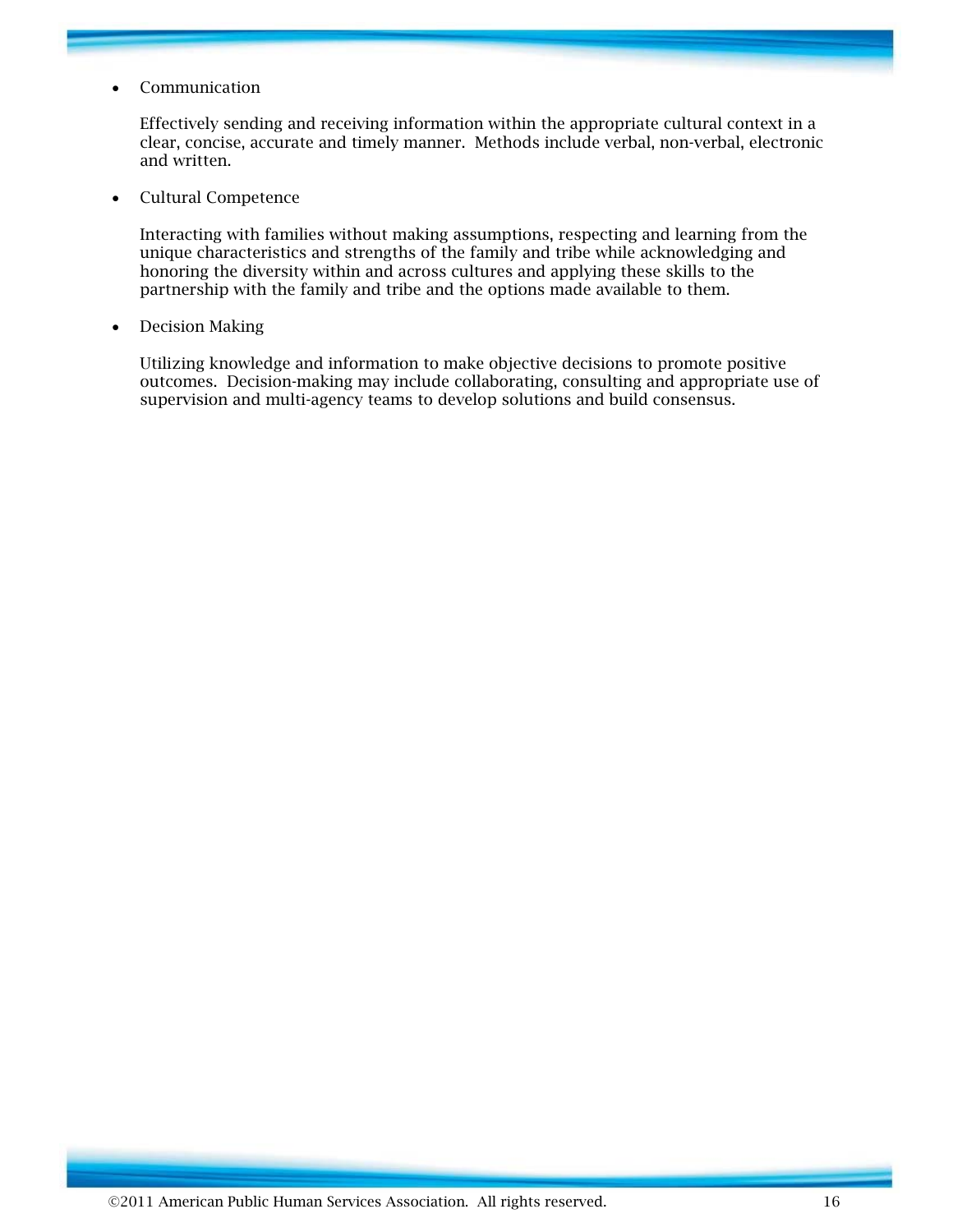## *Key Processes*

The public child welfare agency should develop and expand the use of "best practices" so each child, youth and family receives the most effective and efficient delivery of service designed to maximize individual functioning and promote community strength and stability. The developmental life cycle of the child, youth and family must be considered in the delivery of services.

Practice models may differ based on many variables, for example, geographic location, type and responsibilities of the agency, or state vs. county-based systems. Despite these variables, certain key processes need to be in place in all practice models to support the integration of the use of the model within a system. Values and principles articulated in a practice model are put into operation through an agency's key processes. The following are the minimum key processes to have in place:

## **Communications Strategy**

A multi-method communication strategy is one that assists the agency in informing the staff as a whole as to the purpose, benefits and goals of the practice model and their role in its implementation. Internal staff at all levels and external stakeholders must understand the value of the model and its purposes and objectives as well as its values and principles. The casework process is transparent to the community; the community is aware of the agency's purpose and how it implements its strategy to achieve outcomes, including being familiar with tools and materials used to make casework decisions**.** 

## **Decision-Making**

A well-established process for making decisions that is in alignment with the values linked to the practice model will help promote reliability, validity and equity in decision-making.

## **Quality Assurance**

Internal QA processes need to reach for success markers that are behaviorally-based and include the use of "best practices" so each child, youth and family receives the most effective and efficient delivery of service designed to maximize individual functioning and promote community strength and stability. This includes assuring equitable treatment of all by staff and contracted providers**.** Quality assurance must be continuous, not occasional "point in time" measures.

## **Data Collection and Analysis**

The public child welfare agency must be aware of environmental trends such as demographic shifts and political trends and must track longitudinal data across practices (public child welfare agency services, contracted services and community based services) that focus on the individual, family and community. It requires data that enable root cause analysis for what is and is not working in the current operation, highlight individual and unit-level performance management and "tell the story" to stakeholders and partners.

## **Case Management Policies and Procedures**

Effective practice models result in internal policies and procedures that balance family and youth engagement while ensuring compliance with non-negotiable regulations. All phases of the service delivery system must be aligned with the vision, mission and values of the system that the practice model is serving. Supervisor involvement should occur frequently and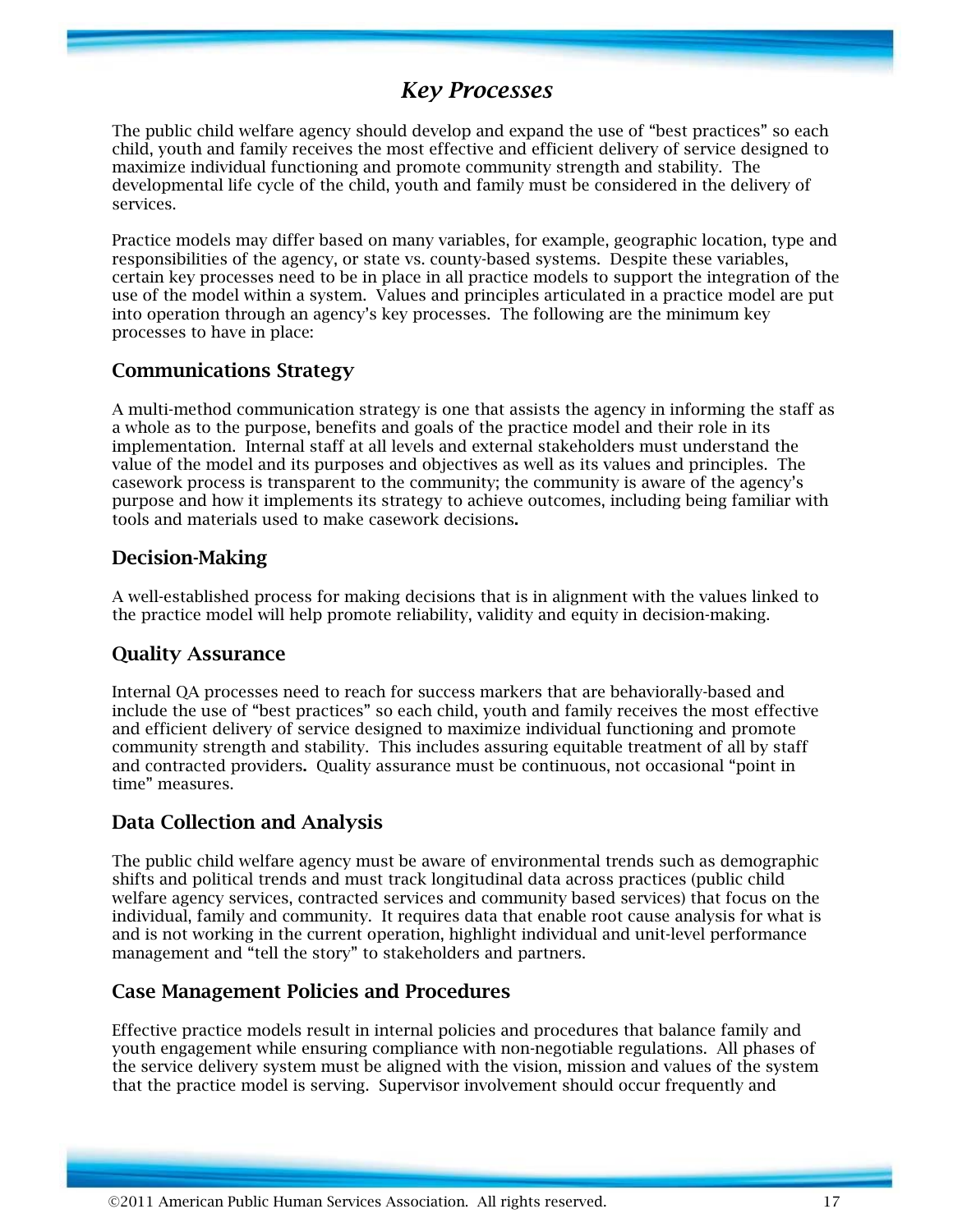throughout the life of a case. The value of supervisory insight and support for caseworkers when working within a practice model cannot be overstated.

## **Professional Development**

Developing staff skills and experiences in alignment with the practice model requires both training and techniques for "learning by doing". Proactively building staff capacity for applying the practice model can be achieved through mentoring, coaching and traditional classroom training. It is the responsibility of the agency using a particular practice model to provide staff with the appropriate training and technical assistance to develop the knowledge, skills and values needed to work in accordance with the model.

#### **Performance Management**

Evaluations and professional development plans are explicitly linked to the implementation of the practice model to promote accountability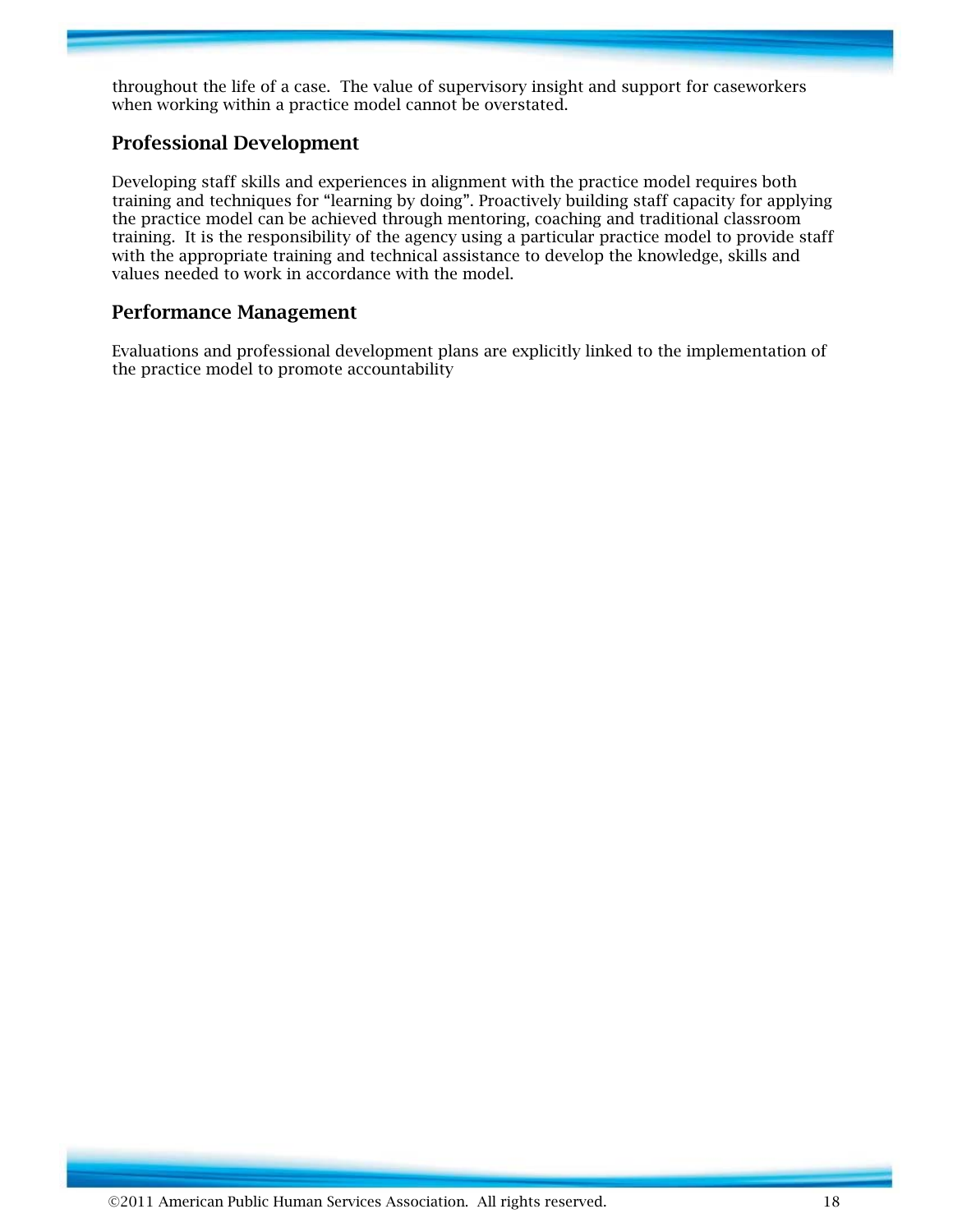## *Operations*

Operationally, the practice model will define tasks and activities to be performed by staff on the front line. These tasks and activities will be related to practices informed by evidence and focused on ensuring children grow up in safe and permanent environments and that their educational, medical and mental health needs are addressed. For a practice model to be effective, core values, principles and standards of the practice model are understood by staff in all levels of the agency and carried out in the following way operationally:

- Leadership holds the agency accountable for implementation of the practice model on a day-to-day basis.
- Middle management makes linkages to the practice model when developing policy and processes.
- Supervisors monitor and assess the implementation of the practice model in the daily performance by frontline staff.
- Staff connects the practice model to their daily work with families and communities.
- The Information Technology function provides reliable data on the outcome measures identified in the practice model for use by staff at every level of the organization.
- The fiscal function develops budgets that support acquisition of resources needed to implement the practice model.
- The HR function recruits, orients and provides ongoing professional development opportunities that assist staff at all levels of the agency in understanding and implementing the practice model in daily operations.
- The training function uses organizational and individual needs assessments to identify areas needing improvement. The training function uses information gathered to develop and deliver training and technical assistance support for ongoing implementation and practice of the model.
- The policy function formulates policy that supports the development of key processes in the implementation of the practice model.
- The quality assurance function provides reliable data from record reviews and focus groups from staff from all levels of the agency and children, youth, families and community members on the service array and outcome measures defined in the practice model for use in decision-making and planning.

Success is demonstrated by all staff being able to articulate and implement practice model values while completing planned work efforts and all key process areas being aligned with the stated agency mission, vision, values and outcomes.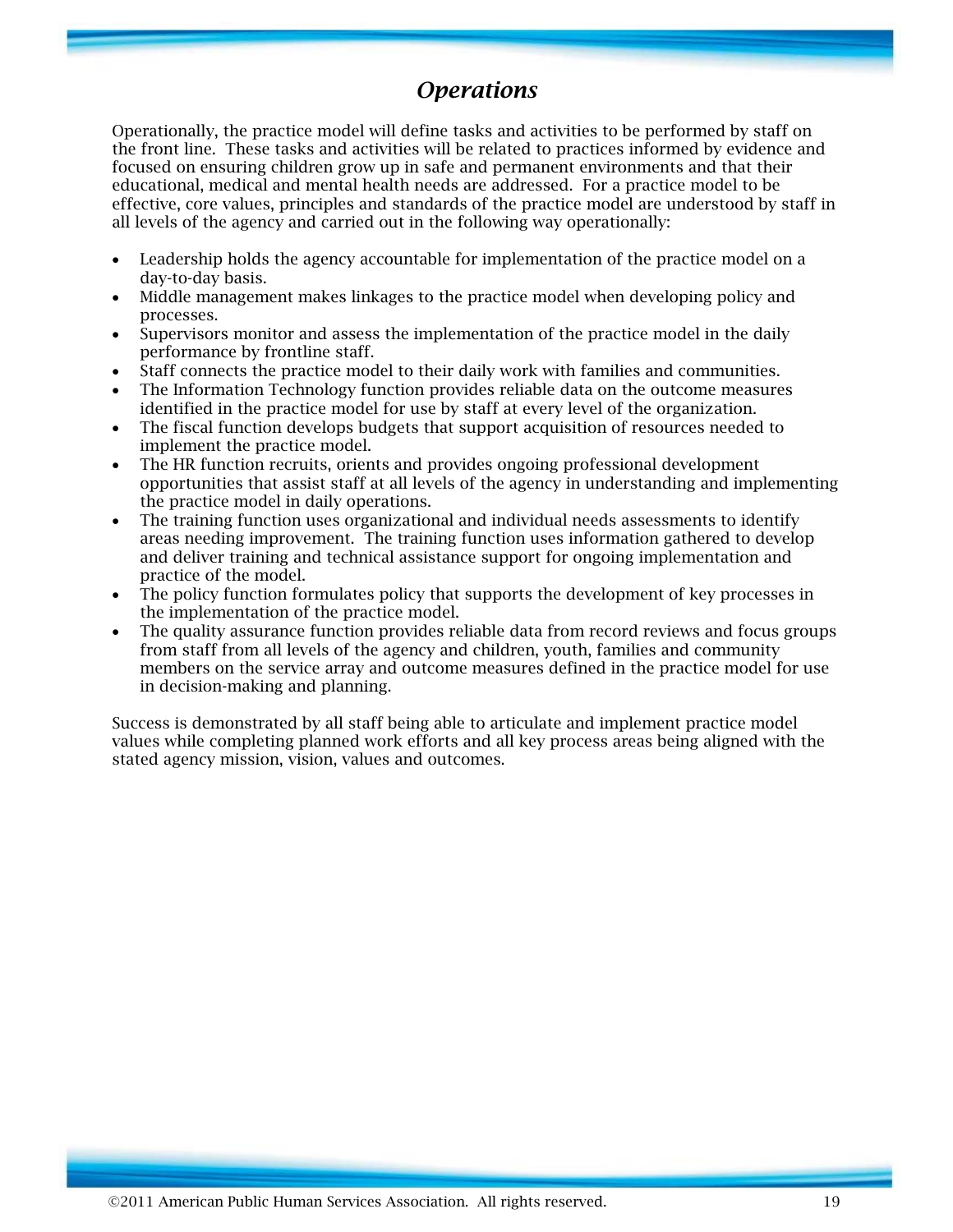## *Implementation*

Implementation of the practice model is typically the biggest aspect of the challenge of changing an organizational culture and organizational practices. Nationally, implementation has occurred through many different plans and processes, typically depending upon the structure of the organization (state or county administered), ability to use strategic supports (such as training), and relationships with partners and stakeholders.

Regardless of any of these variables, there are certain aspects of change management, which are evidence, based and have been demonstrated to provide successful results when organizations have committed the capacity, resources, and time for the change to occur.

These strategies for implementation are detailed within the Change Management domain of the Positioning Public Child Welfare Guidance and do not need to be fully repeated here. The Change Management domain provides leaders with necessary guidance for general change management, but also the key processes to use to advance the practice model as the defined desired future state of their organization and begin to take steps toward implementation.

This process for implementation will be most successful when the practice model is developed in a manner that is specific enough to be clear and well defined to those planning for implementation and general enough to be made operational through practices at the local level using local knowledge and expertise. Once a base practice model of values, principles, standards and skills is in place, implementation work through specific strategies, practices, communications and training can begin.

In support of the change management guidance, it is most important to note that for successful practice model implementation to occur, the following elements must also be in place:

- Communication plans
- Resource development
- Capacity building plans
- Role clarity
- Monitoring and evaluation plans
- Tools that support the use of the practice model in the field

With the proper plans, tools, resources, and staff "buy in" in place, a well written, clear, and easily communicated practice model can serve as the anchor for practice improvement and ultimately improved child welfare outcomes for the future.

### **Communication Plan**

The practice model must be communicated to staff and stakeholders on an ongoing basis and demonstrated continuously through daily behaviors. For staff, communication begins with new worker training and continues through performance management. Working within the construct of the practice model should be positively reinforced and behaviors not consistent with the practice model should be identified and corrected. For stakeholders, communication begins with the sharing of information such as strategic plans and budgets and continues with ongoing transparency of how the work gets completed in the agency.

Here is an example of a communication plan template that walks users through the process of developing a communication plan.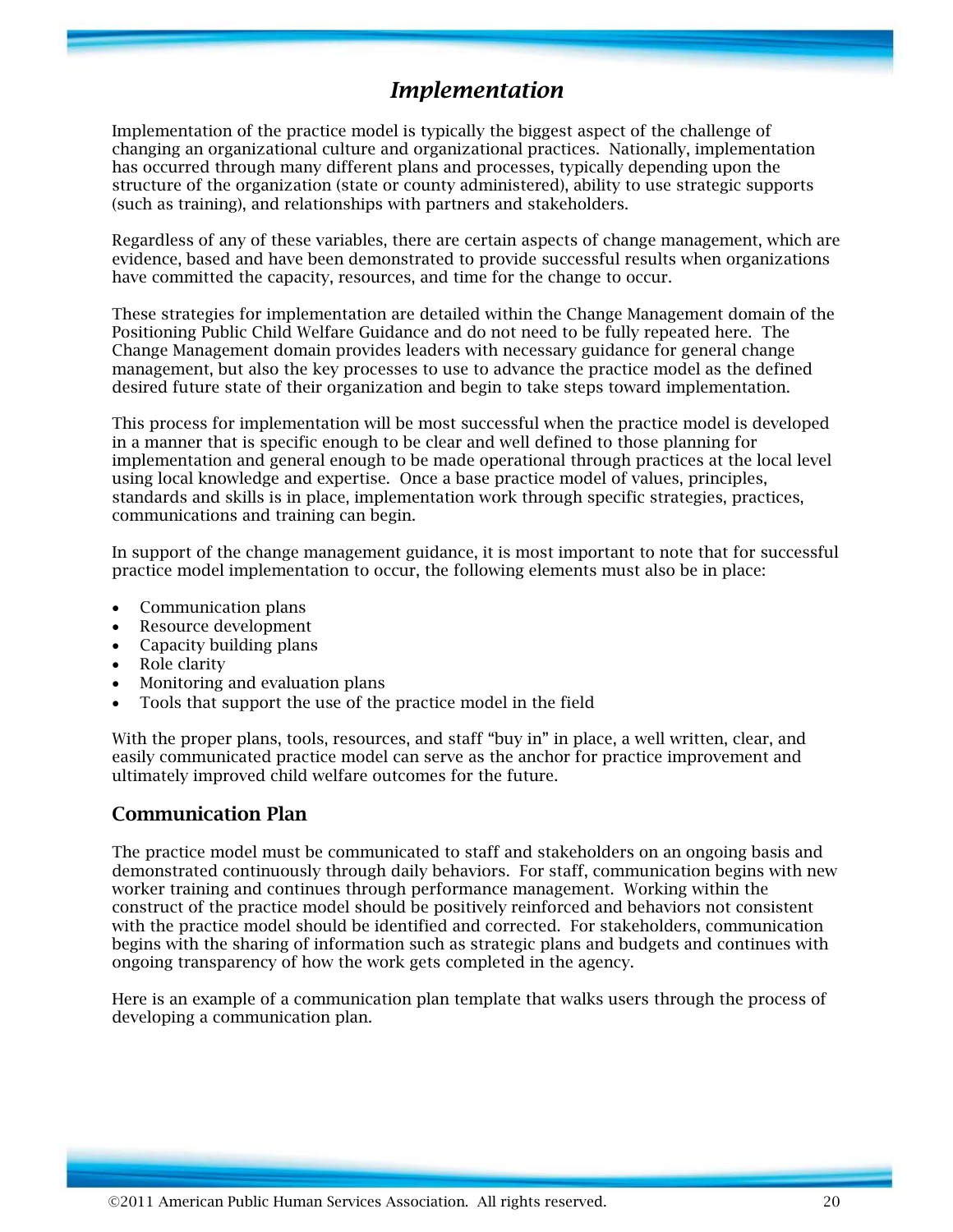## **Resource Development**

Resource development includes more than just hiring new staff. For a practice model to be effective, non-personnel resources will have to be dedicated to achieve desired outcomes.

Non-personnel resources include but are not limited to the following:

- Increased use of technology to complement the implementation of an effective practice model. Some technology resources would include: a SACWIS (or other statewide alternative) system that is user friendly and information friendly, laptops and cell phones for staff and web-based communications that are available to internal and external stakeholders. These items will assist caseworkers in being more available and in better communication with families and supervisors.
- Capacity to convene groups that allows for greater input and collaboration among those involved in service delivery.
- Communication strategy that will assist the agency in informing the local community as to the purpose, benefits and goals of the practice model.
- Availability of resources for workers to perform their job, such as state vehicles, office space that is usable, functional chairs, office supplies and effective lines of communication.
- Visitation space in the community.
- For the practice model to be successful at the operations level, front line staff has to commit to and participate in ongoing training and technical assistance for skill development and development of an understanding of desired outcomes and best practice models.

## **Effective Individual and Agency Capacities**

To implement the practice model, the agency must be resourced with a workforce in alignment with the strategy and with the ability to achieve desired outcomes. The workforce would be well trained in applying a theoretical model of engagement and the principles in the practice model along with applicable laws and regulations. To be effective, the agency places an emphasis on quality supervision that develops workforce capacity and supports the mission, values and principles of the agency's practice model. Frontline staff members have individual development plans that support development of the knowledge, skills and values needed to implement the practice model. Workforce must be developed to allow for appropriate workload and have the necessary technological and administrative support staff in place.

The infrastructure is built to support the monitoring of the implementation of the practice model.

### **Roles and Responsibilities of Staff and Stakeholders**

Staff that are accountable for the day-to-day operations and actual implementation of the practice model as well as stakeholders that reflect the cultural identity of the community served must be involved from the start of practice model development. This promotes buy-in, ongoing commitment and results in a more effective practice model that will meet the needs of the specific community and families served.

The following is basic list of critical stakeholders to involve:

- family and youth
- community leaders
- contracted providers
- judges
- elected officials
- community at large
- public human service agencies
- law enforcement
- education
- medical community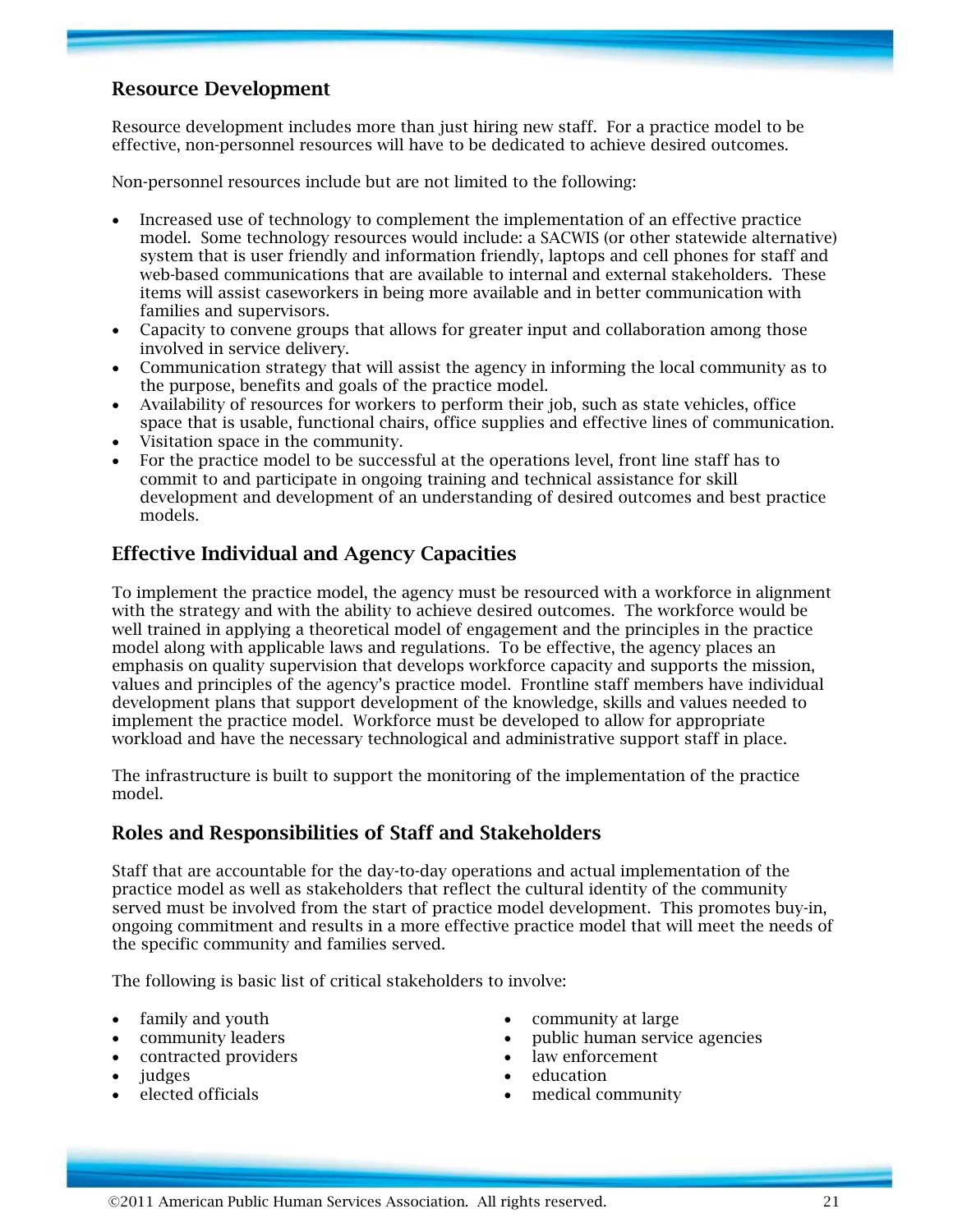- university partners
- iuvenile probation
- attorneys
- advocacy groups
- **tribes**
- ombudsman
- faith-based community
- media

By fully engaging those most critical to the process, the result will be a well-developed practice that supports positive outcomes for children, youth and families.

Stakeholders need and value two-way communications with the agency. Stakeholders further value appreciation of input by the agency, effective use of resources, competent and committed staff, transparency from the agency and agency leaders and commitment to the values and principles within the practice model.

"Supporting the well-being of children, youth and families is a shared government and community responsibility" is a guiding principle for a practice model. Therefore, it is public child welfare leadership's responsibility to accurately inform stakeholders of the success and challenges in the implementation of the practice model and it is the responsibility of all key stakeholders to become informed and actively participate in the development, implementation, monitoring and continuous improvement of the practice model.

- Agency Responsibilities
	- Leadership guides and informs practice model development and reflects the values and principles in the practice model in its decisions.
	- Management chooses, develops and oversees the implementation of key processes, policies and tools that support the values and principles of the practice model.
	- Supervisors and frontline staff make case decisions in the delivery of services that support the values and principles of the practice model.
- Stakeholder Responsibilities
	- Participate in practice model development, providing input and feedback as the process unfolds.
	- Provide ongoing feedback regarding implementation of the practice model at all levels of the organization.
	- Agencies that provide services to families and youth through contracts with the public agency and community partners know the practice model of the public child welfare agency and can connect it to their own agency strategy and daily key processes and operations.
- Youth and Families Responsibilities
	- Participate in individual family assessment and planning processes with public child welfare staff
	- Provide honest input and feedback to public child welfare staff based on real life experiences, strengths and concerns.
	- Families, youth and community stakeholders know the core values, principles and standards of practice of the practice model and their connection to service provision by the agency.

Success would be demonstrated by all stakeholders (children, youth, families and community) working in an integrated way with direct service public child welfare staff to achieve agreed upon outcomes.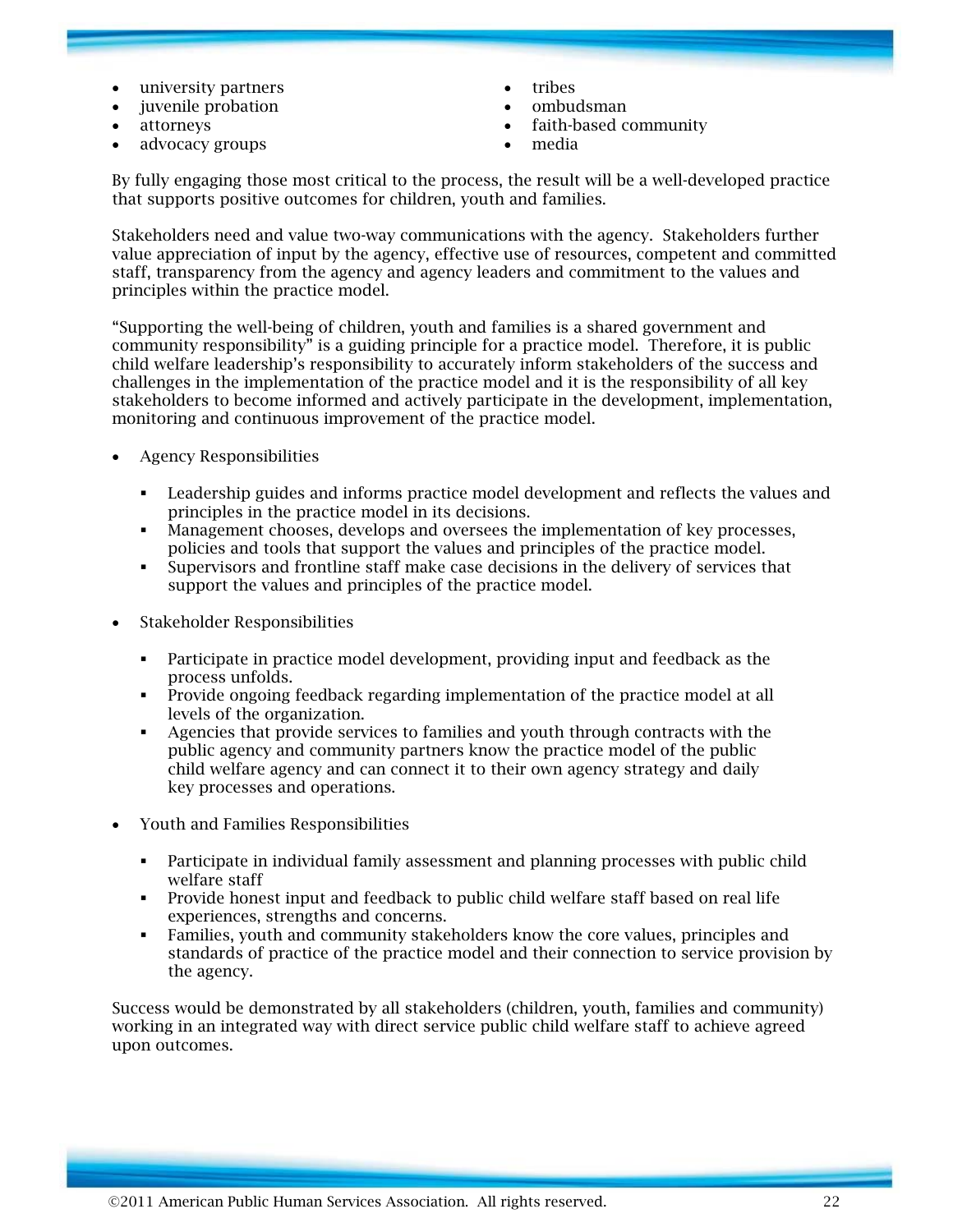## **Monitoring, Evaluation and Updating**

Monitoring and evaluation will occur through the use of continuous improvement processes. Continuous improvement as a well-practiced process and "way of doing business" at all organizational levels is essential to making decisions around the effectiveness of the practice model. Continuous improvement can be used to assess the quality and impact of implementation of the service array developed from the practice model. Good continuous improvement defines and uses sponsor groups, continuous improvement teams and working committees made up of staff from all levels of the organization, families, youth and community stakeholders.

Outcome measurement will require a conscious effort to define measurable outcomes and collect data. Quantitative and qualitative data related to the outcomes in the practice model are collected, analyzed and used by the agency to make changes, both rapid and long-term, to policy, process, products and services.

Once developed, a practice model will be based in good practice and strong values and serves as an anchor to hold onto in times of change. The practice model that appropriately sets forth principles, values and capacities necessary to accomplish the mission serves as a touchstone for stability in the face of changes in leadership and other crises; it does not change along with them.

Practice models are unique to your community. Consideration for updating the practice model should be based on the following:

- The needs of families change
- Data are gathered
- New knowledge emerges
- Information provided by children, youth and families suggests the change
- Information suggests that the workforce doesn't believe the practice model speaks to the current reality
- Stakeholders and the community change
- Social trends emerge or change
- Technology changes
- Desired outcomes change
- Outcomes determine that the practice model is fundamentally flawed

## **Tools, Guides and Resources that Support the Practice Model**

While a practice model is about embedding principles and values into a work process, details of that work process must be developed and direct service workers need to be given tools to facilitate the delivery of the model. The following is a list of tools, guides and resources that should accompany the implementation of a practice model:

- Screening or Triage tool
- Safety assessment tool
- Risk assessment tool
- Family Assessment tool
- Case documentation template
- Structured decision-making guide and framework
- Family service plans
- Permanency plans
- Data collection tools
- Minimum standards of service
- Independent living plan